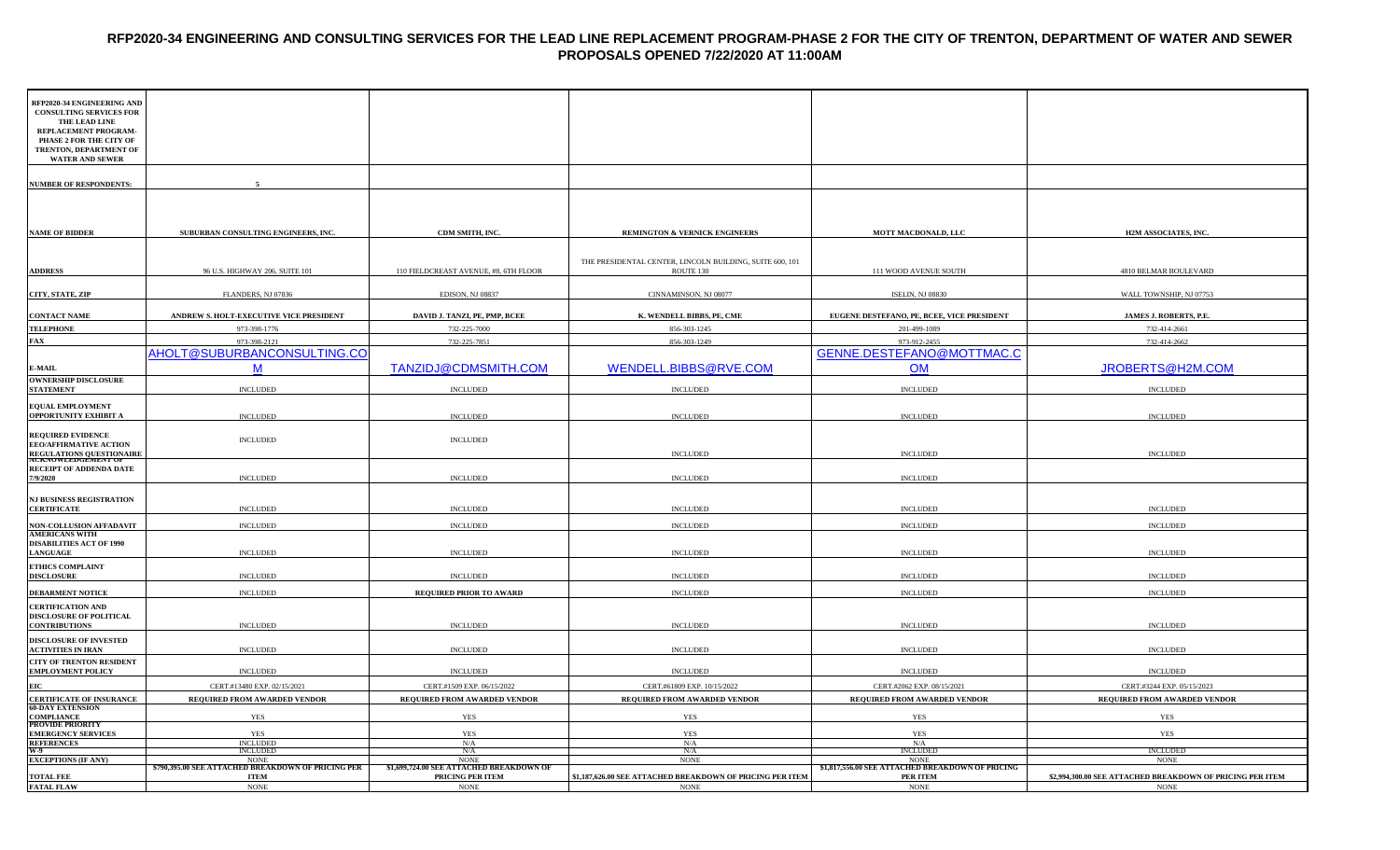### **COST PROPOSAL**

### **CITY OF TRENTON**

### **REQUEST FOR PROPOSAL ENGINEERING AND CONSULTING SERVICES** FOR THE LEAD LINE REPLACEMENT PROGRAM -**PHASES 2 RFP2020-34**

#### **Fee Structure**

- Principal/Project Officer \$160/hour
- Senior Project Manager \$158/hour  $\mathbf{H}$  .
- Project Manager  $$155/hour$
- Senior Project Licensed Professional \$150/hour  $\blacksquare$
- Project Licensed Professional \$145/hour  $\mathbf{u}$  .
- **E** Licensed Professional \$135/hour
- Senior Project Coordinator \$150/hour  $\mathbf{R}^{(1)}$
- Project Coordinator \$145/hour  $\mathbf{u}$  .
- Senior Designer/Senior Survey Analyst \$125/hour  $\mathbf{m}$  .
- Designer/Survey Analyst \$120/hour  $\mathbf{u}$  .
- Senior Environmental Scientist \$125/hour  $\blacksquare$
- Environmental Scientist \$120/hour  $\mathbf{H}$  .
- Senior Project GIS Analyst \$140/hour  $\blacksquare$
- Project GIS Analyst \$130/hour  $\blacksquare$
- GIS Analyst  $$125/hour$
- Senior GIS Technician \$115/hour  $\blacksquare$
- GIS Technician \$105/hour  $\mathbf{u}$
- Senior GIS Project Coordinator \$130/hour  $\blacksquare$
- GIS Project Coordinator \$125/hour  $\mathbf{u}$  .
- Senior Inspector \$100/hour  $\mathbf{u}$
- Inspector \$90/hour  $\mathbf{m}$  .
- Senior Technician \$110/hour  $\blacksquare$
- Technician \$100/hour  $\mathbf{u}$  .
- Project Administrator \$115/hour  $\mathbf{u}$  .
- Administrative Support \$60/hour  $\mathbf{H}^{\pm}$
- **Equipment Unit Cost** 
	- o Unmanned Aerial Systems / Remotely Operated Vehicle \$150/hour
	- o Robotic/LiDAR \$50/hour
	- o GPS \$25/hour
- LSRP (Licensed Site Remediation Professional) Services Unit Cost
	- o For any environmental services requiring LSRP oversight and certification, a \$25/hour unit cost will be included in addition to the hourly rate for roles above.
- Any actual disbursements and expenses which we incur on your behalf, such as subconsultant fees, application/permit fees, delivery charges, parking, printing and toll charges will be billed at actual cost-plus 15 percent.
- Mileage will be billed in accordance with federal prevailing wage.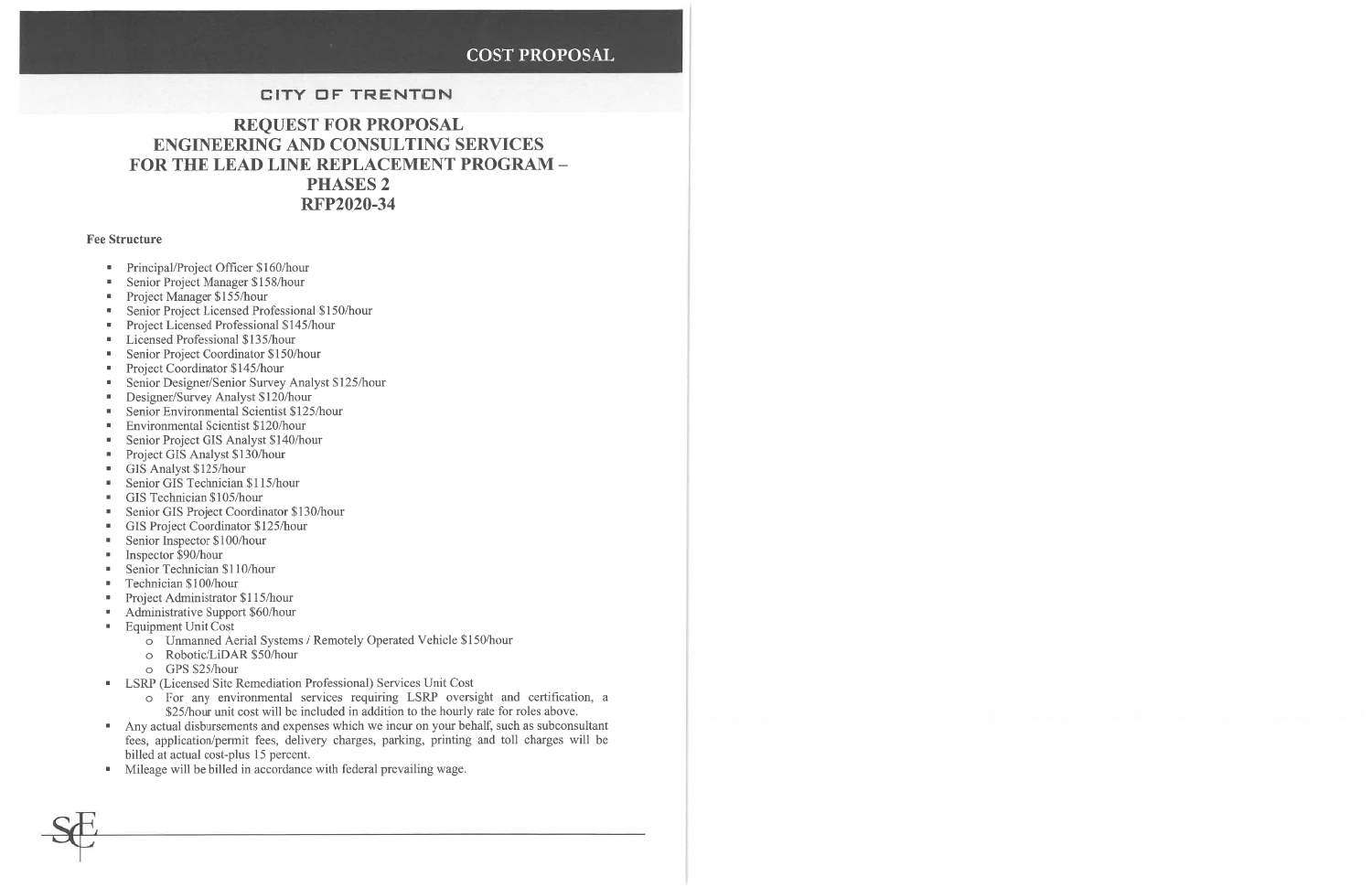### PROPOSAL FEE BREAKDOWN **CITY OF TRENTON** LEAD LINE REPLACEMENT PROGRAM - PHASE 2

| Proj. Licensed<br>Proj.<br>Sr. Designer/Sr.<br>Designer/Survey<br>Proj.<br><b>TASK DESCRIPTION</b><br>PIC/PO<br><b>PM</b><br><b>GIS Analyst</b><br><b>Total Hrs</b><br>Admin.<br><b>Expenses</b><br><b>Total \$</b><br><b>Inspector</b><br>Professional<br>Coordinator<br><b>Survey Analyst</b><br><b>Analyst</b><br>Administrator<br><b>Task 1 - Loan Applications</b><br><b>NJ I-Bank Application</b><br>$\mathbf{0}$<br>S<br>Step 1 - Create Project<br>0.5<br>0.5<br>$\overline{4}$<br>$\overline{4}$<br>10<br>1,383<br>$\mathcal{S}$<br>-1<br>Step 2 - Preliminary Project Information<br>0.5<br>$\overline{2}$<br>$\overline{2}$<br>$\overline{4}$<br>9.5<br>$\mathbb{S}$<br>1,315<br>$\overline{8}$<br>16<br>Step 3 - Planning Document<br>$\overline{4}$<br>8<br>40<br>112<br>13,560<br>16<br>300<br>$\mathsf{S}$<br>$\overline{4}$<br>16<br>S<br>Step 4 - Loan Application<br>0.5<br>$\overline{2}$<br>$\overline{2}$<br>$\overline{4}$<br>9.5<br>1,325<br><sup>S</sup><br>- 1<br>Step 5 - Project Updates<br>$\overline{2}$<br>$\overline{2}$<br>8<br>20<br>34<br>4,405<br>100<br>S.<br>$\vert$ s<br>$\overline{8}$<br>$\overline{4}$<br>$\overline{20}$<br>38<br>4,905<br>$\overline{4}$<br>-S<br>17.5<br>19<br>44<br>7.5<br>9<br>80<br>16<br>213<br>26,893<br>$400$ $\overline{\text{S}}$<br>$\overline{\mathbf{4}}$<br>$\bf{0}$<br>16<br>S<br><b>Task 2 - Project Planning Support</b><br><b>Client Kickoff Meeting</b><br>$\overline{2}$<br>4<br>18<br>4<br>8<br>2,450<br>-\$<br>8<br>$\overline{2}$<br>8<br>16<br>80<br>114<br>$\mathbf{s}$<br>14,320<br><b>Client Progress Meeting/Work Session</b><br>8<br>2,740<br>4<br>8<br>20<br>$\mathbf{s}$<br>Task 2b - Work Plan<br>8<br>62<br>$\overline{2}$<br>$\overline{4}$<br>8<br>40<br>7,900<br><sup>S</sup><br>Client Progress Meeting/Work Session<br>8<br>8<br>20<br>$\overline{4}$<br>2,740<br><sup>S</sup><br>Task 2c - Reports for NJDEP<br>$\alpha$<br>$\mathbb{S}$<br>$\sim$<br>LSL Inventory Updates (x3 for 18 months)<br>3<br>1.5<br>24<br>28.5<br>$\mathbf{s}$<br>3,548<br>Monthly ACO Progress Reports (x18)<br>9<br>18<br>99<br>72<br>12,645<br>-S<br>Meetings at NJDEP $(x3)$<br>12<br>24<br>36<br>4,740<br>-\$<br>Sub-Total<br>46.5<br>57<br>264<br>24<br>51,083<br>397.5<br>$\overline{4}$<br>$\theta$<br>$\theta$<br>$\theta$<br>$\mathbf{s}$<br>∩<br>s<br>$\overline{\phantom{a}}$<br><b>Task 3 - Construction Bid Services</b><br>Prepare Design Documents (x4)<br>24<br>128<br>4<br>16<br>8<br>32<br>212<br>6,000<br>$\mathcal{S}$<br>31,440<br>S.<br>Pre-Bid Meeting (x4)<br>8<br>16<br>8<br>32<br>4,320<br><sub>S</sub><br>Addendum (x4)<br>$\overline{4}$<br>32<br>$\overline{4}$<br>8<br>48<br>$\mathbb{S}$<br>6,260<br>Bid Reports (x4)<br>2<br>16<br>$\overline{4}$<br>38<br>$\sqrt{5}$<br>16<br>32<br>128<br>64<br>10<br>40<br>330<br>$\bf{0}$<br>$\theta$<br>8<br>48<br>6,000<br><sup>\$</sup><br>-S<br>$\bf{0}$<br>24<br>6<br>12<br>120<br>162<br>21,300<br>S<br>Monthly Progress Meetings (x9 x3)<br>108<br>108<br>216<br>$\mathbf{0}$<br>$\mathbf S$<br>32,400<br>5000<br>5000<br>S<br>450,000<br>8<br>100<br>92<br>12,280<br>S<br><b>128</b><br>92<br><b>132</b><br>120<br>5000<br>5478<br>515,980<br>6<br>$\theta$<br>$\theta$<br>$\theta$<br><b>S</b><br>$\theta$<br>S<br><b>Task 5 - Data Management</b><br>Collect and Process Data<br>40<br>200<br>240<br>31,200<br>-S<br>Provide Licenses (x7)<br>$\sqrt[6]{3}$<br>$\overline{0}$<br>$21,000$ \$<br>21,000<br>40<br>$\bf{0}$<br>$\bf{0}$<br>200<br>$\bf{0}$<br>$\bf{0}$<br>$\bf{0}$<br>240<br>$21,000$ \$<br>52,200<br>$\bf{0}$<br>$\mathbb{S}$<br>$\bf{0}$<br>$\bf{0}$<br><b>Task 6 - Public Communications and Outreach</b><br>Host and Manage Website<br>40<br>200<br>240<br>$7,000$ \$<br>36,200<br>-S<br>Prepare Outreach Materials<br>$\,$ 8 $\,$<br>16<br>16<br>$\overline{4}$<br>40<br>20<br>104<br>12,200<br>S<br>Sub-Total<br>48<br>16<br>$\overline{4}$<br>16<br>40<br>$\overline{20}$<br>$\bf{0}$<br>200<br>344<br>$7,000$ \$<br>48,400<br>$\theta$<br>$\theta$<br><b>S</b><br>Allowance<br>$50,000$ \$<br>50,000<br>S.<br>$\Omega$<br>Sub-Total<br>$\theta$<br>$\theta$<br>$\theta$<br>$50,000$ \$<br>50,000<br>$\theta$<br>$\bf{0}$<br>$\bf{0}$<br>$\theta$<br>$\sqrt{s}$<br>$\theta$<br>$\bf{0}$<br>$\theta$<br>$\mathbf{0}$<br>31.5<br>312<br>264<br>332<br>540<br>11<br>216<br>212<br>5000<br>84<br>7002.5<br>$84,400$ $$$<br>790,395<br>$155$ $\sqrt{s}$<br>$\mathbf{s}$<br>$160 \mid S$<br>$120 \mid S$<br>$115$ \$<br>$90 \mid S$<br>60<br>S<br>$5,040$ \$<br>$48,360$ \$<br>$38,280$ \$<br>$1,595$ \$<br>$41,500$ \$<br>$64,800$ \$<br>$27,000$ \$<br>$24,380$ \$ 450,000 \$<br>5,040<br>790,395<br>$\mathbb{S}$ |                                                  |  |  | <b>STAFFING</b> |  |  |  |  |  |
|---------------------------------------------------------------------------------------------------------------------------------------------------------------------------------------------------------------------------------------------------------------------------------------------------------------------------------------------------------------------------------------------------------------------------------------------------------------------------------------------------------------------------------------------------------------------------------------------------------------------------------------------------------------------------------------------------------------------------------------------------------------------------------------------------------------------------------------------------------------------------------------------------------------------------------------------------------------------------------------------------------------------------------------------------------------------------------------------------------------------------------------------------------------------------------------------------------------------------------------------------------------------------------------------------------------------------------------------------------------------------------------------------------------------------------------------------------------------------------------------------------------------------------------------------------------------------------------------------------------------------------------------------------------------------------------------------------------------------------------------------------------------------------------------------------------------------------------------------------------------------------------------------------------------------------------------------------------------------------------------------------------------------------------------------------------------------------------------------------------------------------------------------------------------------------------------------------------------------------------------------------------------------------------------------------------------------------------------------------------------------------------------------------------------------------------------------------------------------------------------------------------------------------------------------------------------------------------------------------------------------------------------------------------------------------------------------------------------------------------------------------------------------------------------------------------------------------------------------------------------------------------------------------------------------------------------------------------------------------------------------------------------------------------------------------------------------------------------------------------------------------------------------------------------------------------------------------------------------------------------------------------------------------------------------------------------------------------------------------------------------------------------------------------------------------------------------------------------------------------------------------------------------------------------------------------------------------------------------------------------------------------------------------------------------------------------------------------------------------------------------------------------------------------------------------------------------------------------------------------------------------------------------------------------------------------------------------------------------------------------------------------------------------------------------------------------------------------------------------------------------------------------------------------------------------------------------------------------------------------------------------------------------------------------------------------------------------------------------------------------------------------------------------------------------------------------------------------------------------------------------------------------------------------------------------------------------------------------------------------------------------------------------------------------------------------------|--------------------------------------------------|--|--|-----------------|--|--|--|--|--|
|                                                                                                                                                                                                                                                                                                                                                                                                                                                                                                                                                                                                                                                                                                                                                                                                                                                                                                                                                                                                                                                                                                                                                                                                                                                                                                                                                                                                                                                                                                                                                                                                                                                                                                                                                                                                                                                                                                                                                                                                                                                                                                                                                                                                                                                                                                                                                                                                                                                                                                                                                                                                                                                                                                                                                                                                                                                                                                                                                                                                                                                                                                                                                                                                                                                                                                                                                                                                                                                                                                                                                                                                                                                                                                                                                                                                                                                                                                                                                                                                                                                                                                                                                                                                                                                                                                                                                                                                                                                                                                                                                                                                                                                                                             |                                                  |  |  |                 |  |  |  |  |  |
|                                                                                                                                                                                                                                                                                                                                                                                                                                                                                                                                                                                                                                                                                                                                                                                                                                                                                                                                                                                                                                                                                                                                                                                                                                                                                                                                                                                                                                                                                                                                                                                                                                                                                                                                                                                                                                                                                                                                                                                                                                                                                                                                                                                                                                                                                                                                                                                                                                                                                                                                                                                                                                                                                                                                                                                                                                                                                                                                                                                                                                                                                                                                                                                                                                                                                                                                                                                                                                                                                                                                                                                                                                                                                                                                                                                                                                                                                                                                                                                                                                                                                                                                                                                                                                                                                                                                                                                                                                                                                                                                                                                                                                                                                             |                                                  |  |  |                 |  |  |  |  |  |
| 3,820<br>45,840                                                                                                                                                                                                                                                                                                                                                                                                                                                                                                                                                                                                                                                                                                                                                                                                                                                                                                                                                                                                                                                                                                                                                                                                                                                                                                                                                                                                                                                                                                                                                                                                                                                                                                                                                                                                                                                                                                                                                                                                                                                                                                                                                                                                                                                                                                                                                                                                                                                                                                                                                                                                                                                                                                                                                                                                                                                                                                                                                                                                                                                                                                                                                                                                                                                                                                                                                                                                                                                                                                                                                                                                                                                                                                                                                                                                                                                                                                                                                                                                                                                                                                                                                                                                                                                                                                                                                                                                                                                                                                                                                                                                                                                                             |                                                  |  |  |                 |  |  |  |  |  |
|                                                                                                                                                                                                                                                                                                                                                                                                                                                                                                                                                                                                                                                                                                                                                                                                                                                                                                                                                                                                                                                                                                                                                                                                                                                                                                                                                                                                                                                                                                                                                                                                                                                                                                                                                                                                                                                                                                                                                                                                                                                                                                                                                                                                                                                                                                                                                                                                                                                                                                                                                                                                                                                                                                                                                                                                                                                                                                                                                                                                                                                                                                                                                                                                                                                                                                                                                                                                                                                                                                                                                                                                                                                                                                                                                                                                                                                                                                                                                                                                                                                                                                                                                                                                                                                                                                                                                                                                                                                                                                                                                                                                                                                                                             |                                                  |  |  |                 |  |  |  |  |  |
|                                                                                                                                                                                                                                                                                                                                                                                                                                                                                                                                                                                                                                                                                                                                                                                                                                                                                                                                                                                                                                                                                                                                                                                                                                                                                                                                                                                                                                                                                                                                                                                                                                                                                                                                                                                                                                                                                                                                                                                                                                                                                                                                                                                                                                                                                                                                                                                                                                                                                                                                                                                                                                                                                                                                                                                                                                                                                                                                                                                                                                                                                                                                                                                                                                                                                                                                                                                                                                                                                                                                                                                                                                                                                                                                                                                                                                                                                                                                                                                                                                                                                                                                                                                                                                                                                                                                                                                                                                                                                                                                                                                                                                                                                             |                                                  |  |  |                 |  |  |  |  |  |
|                                                                                                                                                                                                                                                                                                                                                                                                                                                                                                                                                                                                                                                                                                                                                                                                                                                                                                                                                                                                                                                                                                                                                                                                                                                                                                                                                                                                                                                                                                                                                                                                                                                                                                                                                                                                                                                                                                                                                                                                                                                                                                                                                                                                                                                                                                                                                                                                                                                                                                                                                                                                                                                                                                                                                                                                                                                                                                                                                                                                                                                                                                                                                                                                                                                                                                                                                                                                                                                                                                                                                                                                                                                                                                                                                                                                                                                                                                                                                                                                                                                                                                                                                                                                                                                                                                                                                                                                                                                                                                                                                                                                                                                                                             |                                                  |  |  |                 |  |  |  |  |  |
|                                                                                                                                                                                                                                                                                                                                                                                                                                                                                                                                                                                                                                                                                                                                                                                                                                                                                                                                                                                                                                                                                                                                                                                                                                                                                                                                                                                                                                                                                                                                                                                                                                                                                                                                                                                                                                                                                                                                                                                                                                                                                                                                                                                                                                                                                                                                                                                                                                                                                                                                                                                                                                                                                                                                                                                                                                                                                                                                                                                                                                                                                                                                                                                                                                                                                                                                                                                                                                                                                                                                                                                                                                                                                                                                                                                                                                                                                                                                                                                                                                                                                                                                                                                                                                                                                                                                                                                                                                                                                                                                                                                                                                                                                             |                                                  |  |  |                 |  |  |  |  |  |
|                                                                                                                                                                                                                                                                                                                                                                                                                                                                                                                                                                                                                                                                                                                                                                                                                                                                                                                                                                                                                                                                                                                                                                                                                                                                                                                                                                                                                                                                                                                                                                                                                                                                                                                                                                                                                                                                                                                                                                                                                                                                                                                                                                                                                                                                                                                                                                                                                                                                                                                                                                                                                                                                                                                                                                                                                                                                                                                                                                                                                                                                                                                                                                                                                                                                                                                                                                                                                                                                                                                                                                                                                                                                                                                                                                                                                                                                                                                                                                                                                                                                                                                                                                                                                                                                                                                                                                                                                                                                                                                                                                                                                                                                                             |                                                  |  |  |                 |  |  |  |  |  |
|                                                                                                                                                                                                                                                                                                                                                                                                                                                                                                                                                                                                                                                                                                                                                                                                                                                                                                                                                                                                                                                                                                                                                                                                                                                                                                                                                                                                                                                                                                                                                                                                                                                                                                                                                                                                                                                                                                                                                                                                                                                                                                                                                                                                                                                                                                                                                                                                                                                                                                                                                                                                                                                                                                                                                                                                                                                                                                                                                                                                                                                                                                                                                                                                                                                                                                                                                                                                                                                                                                                                                                                                                                                                                                                                                                                                                                                                                                                                                                                                                                                                                                                                                                                                                                                                                                                                                                                                                                                                                                                                                                                                                                                                                             | <b>Additional Loan Grant Application</b>         |  |  |                 |  |  |  |  |  |
|                                                                                                                                                                                                                                                                                                                                                                                                                                                                                                                                                                                                                                                                                                                                                                                                                                                                                                                                                                                                                                                                                                                                                                                                                                                                                                                                                                                                                                                                                                                                                                                                                                                                                                                                                                                                                                                                                                                                                                                                                                                                                                                                                                                                                                                                                                                                                                                                                                                                                                                                                                                                                                                                                                                                                                                                                                                                                                                                                                                                                                                                                                                                                                                                                                                                                                                                                                                                                                                                                                                                                                                                                                                                                                                                                                                                                                                                                                                                                                                                                                                                                                                                                                                                                                                                                                                                                                                                                                                                                                                                                                                                                                                                                             | Sub-Total                                        |  |  |                 |  |  |  |  |  |
|                                                                                                                                                                                                                                                                                                                                                                                                                                                                                                                                                                                                                                                                                                                                                                                                                                                                                                                                                                                                                                                                                                                                                                                                                                                                                                                                                                                                                                                                                                                                                                                                                                                                                                                                                                                                                                                                                                                                                                                                                                                                                                                                                                                                                                                                                                                                                                                                                                                                                                                                                                                                                                                                                                                                                                                                                                                                                                                                                                                                                                                                                                                                                                                                                                                                                                                                                                                                                                                                                                                                                                                                                                                                                                                                                                                                                                                                                                                                                                                                                                                                                                                                                                                                                                                                                                                                                                                                                                                                                                                                                                                                                                                                                             |                                                  |  |  |                 |  |  |  |  |  |
|                                                                                                                                                                                                                                                                                                                                                                                                                                                                                                                                                                                                                                                                                                                                                                                                                                                                                                                                                                                                                                                                                                                                                                                                                                                                                                                                                                                                                                                                                                                                                                                                                                                                                                                                                                                                                                                                                                                                                                                                                                                                                                                                                                                                                                                                                                                                                                                                                                                                                                                                                                                                                                                                                                                                                                                                                                                                                                                                                                                                                                                                                                                                                                                                                                                                                                                                                                                                                                                                                                                                                                                                                                                                                                                                                                                                                                                                                                                                                                                                                                                                                                                                                                                                                                                                                                                                                                                                                                                                                                                                                                                                                                                                                             |                                                  |  |  |                 |  |  |  |  |  |
|                                                                                                                                                                                                                                                                                                                                                                                                                                                                                                                                                                                                                                                                                                                                                                                                                                                                                                                                                                                                                                                                                                                                                                                                                                                                                                                                                                                                                                                                                                                                                                                                                                                                                                                                                                                                                                                                                                                                                                                                                                                                                                                                                                                                                                                                                                                                                                                                                                                                                                                                                                                                                                                                                                                                                                                                                                                                                                                                                                                                                                                                                                                                                                                                                                                                                                                                                                                                                                                                                                                                                                                                                                                                                                                                                                                                                                                                                                                                                                                                                                                                                                                                                                                                                                                                                                                                                                                                                                                                                                                                                                                                                                                                                             | Task 2a - Prioritization Plan                    |  |  |                 |  |  |  |  |  |
|                                                                                                                                                                                                                                                                                                                                                                                                                                                                                                                                                                                                                                                                                                                                                                                                                                                                                                                                                                                                                                                                                                                                                                                                                                                                                                                                                                                                                                                                                                                                                                                                                                                                                                                                                                                                                                                                                                                                                                                                                                                                                                                                                                                                                                                                                                                                                                                                                                                                                                                                                                                                                                                                                                                                                                                                                                                                                                                                                                                                                                                                                                                                                                                                                                                                                                                                                                                                                                                                                                                                                                                                                                                                                                                                                                                                                                                                                                                                                                                                                                                                                                                                                                                                                                                                                                                                                                                                                                                                                                                                                                                                                                                                                             |                                                  |  |  |                 |  |  |  |  |  |
|                                                                                                                                                                                                                                                                                                                                                                                                                                                                                                                                                                                                                                                                                                                                                                                                                                                                                                                                                                                                                                                                                                                                                                                                                                                                                                                                                                                                                                                                                                                                                                                                                                                                                                                                                                                                                                                                                                                                                                                                                                                                                                                                                                                                                                                                                                                                                                                                                                                                                                                                                                                                                                                                                                                                                                                                                                                                                                                                                                                                                                                                                                                                                                                                                                                                                                                                                                                                                                                                                                                                                                                                                                                                                                                                                                                                                                                                                                                                                                                                                                                                                                                                                                                                                                                                                                                                                                                                                                                                                                                                                                                                                                                                                             |                                                  |  |  |                 |  |  |  |  |  |
|                                                                                                                                                                                                                                                                                                                                                                                                                                                                                                                                                                                                                                                                                                                                                                                                                                                                                                                                                                                                                                                                                                                                                                                                                                                                                                                                                                                                                                                                                                                                                                                                                                                                                                                                                                                                                                                                                                                                                                                                                                                                                                                                                                                                                                                                                                                                                                                                                                                                                                                                                                                                                                                                                                                                                                                                                                                                                                                                                                                                                                                                                                                                                                                                                                                                                                                                                                                                                                                                                                                                                                                                                                                                                                                                                                                                                                                                                                                                                                                                                                                                                                                                                                                                                                                                                                                                                                                                                                                                                                                                                                                                                                                                                             |                                                  |  |  |                 |  |  |  |  |  |
|                                                                                                                                                                                                                                                                                                                                                                                                                                                                                                                                                                                                                                                                                                                                                                                                                                                                                                                                                                                                                                                                                                                                                                                                                                                                                                                                                                                                                                                                                                                                                                                                                                                                                                                                                                                                                                                                                                                                                                                                                                                                                                                                                                                                                                                                                                                                                                                                                                                                                                                                                                                                                                                                                                                                                                                                                                                                                                                                                                                                                                                                                                                                                                                                                                                                                                                                                                                                                                                                                                                                                                                                                                                                                                                                                                                                                                                                                                                                                                                                                                                                                                                                                                                                                                                                                                                                                                                                                                                                                                                                                                                                                                                                                             |                                                  |  |  |                 |  |  |  |  |  |
|                                                                                                                                                                                                                                                                                                                                                                                                                                                                                                                                                                                                                                                                                                                                                                                                                                                                                                                                                                                                                                                                                                                                                                                                                                                                                                                                                                                                                                                                                                                                                                                                                                                                                                                                                                                                                                                                                                                                                                                                                                                                                                                                                                                                                                                                                                                                                                                                                                                                                                                                                                                                                                                                                                                                                                                                                                                                                                                                                                                                                                                                                                                                                                                                                                                                                                                                                                                                                                                                                                                                                                                                                                                                                                                                                                                                                                                                                                                                                                                                                                                                                                                                                                                                                                                                                                                                                                                                                                                                                                                                                                                                                                                                                             |                                                  |  |  |                 |  |  |  |  |  |
|                                                                                                                                                                                                                                                                                                                                                                                                                                                                                                                                                                                                                                                                                                                                                                                                                                                                                                                                                                                                                                                                                                                                                                                                                                                                                                                                                                                                                                                                                                                                                                                                                                                                                                                                                                                                                                                                                                                                                                                                                                                                                                                                                                                                                                                                                                                                                                                                                                                                                                                                                                                                                                                                                                                                                                                                                                                                                                                                                                                                                                                                                                                                                                                                                                                                                                                                                                                                                                                                                                                                                                                                                                                                                                                                                                                                                                                                                                                                                                                                                                                                                                                                                                                                                                                                                                                                                                                                                                                                                                                                                                                                                                                                                             |                                                  |  |  |                 |  |  |  |  |  |
|                                                                                                                                                                                                                                                                                                                                                                                                                                                                                                                                                                                                                                                                                                                                                                                                                                                                                                                                                                                                                                                                                                                                                                                                                                                                                                                                                                                                                                                                                                                                                                                                                                                                                                                                                                                                                                                                                                                                                                                                                                                                                                                                                                                                                                                                                                                                                                                                                                                                                                                                                                                                                                                                                                                                                                                                                                                                                                                                                                                                                                                                                                                                                                                                                                                                                                                                                                                                                                                                                                                                                                                                                                                                                                                                                                                                                                                                                                                                                                                                                                                                                                                                                                                                                                                                                                                                                                                                                                                                                                                                                                                                                                                                                             |                                                  |  |  |                 |  |  |  |  |  |
|                                                                                                                                                                                                                                                                                                                                                                                                                                                                                                                                                                                                                                                                                                                                                                                                                                                                                                                                                                                                                                                                                                                                                                                                                                                                                                                                                                                                                                                                                                                                                                                                                                                                                                                                                                                                                                                                                                                                                                                                                                                                                                                                                                                                                                                                                                                                                                                                                                                                                                                                                                                                                                                                                                                                                                                                                                                                                                                                                                                                                                                                                                                                                                                                                                                                                                                                                                                                                                                                                                                                                                                                                                                                                                                                                                                                                                                                                                                                                                                                                                                                                                                                                                                                                                                                                                                                                                                                                                                                                                                                                                                                                                                                                             |                                                  |  |  |                 |  |  |  |  |  |
|                                                                                                                                                                                                                                                                                                                                                                                                                                                                                                                                                                                                                                                                                                                                                                                                                                                                                                                                                                                                                                                                                                                                                                                                                                                                                                                                                                                                                                                                                                                                                                                                                                                                                                                                                                                                                                                                                                                                                                                                                                                                                                                                                                                                                                                                                                                                                                                                                                                                                                                                                                                                                                                                                                                                                                                                                                                                                                                                                                                                                                                                                                                                                                                                                                                                                                                                                                                                                                                                                                                                                                                                                                                                                                                                                                                                                                                                                                                                                                                                                                                                                                                                                                                                                                                                                                                                                                                                                                                                                                                                                                                                                                                                                             |                                                  |  |  |                 |  |  |  |  |  |
|                                                                                                                                                                                                                                                                                                                                                                                                                                                                                                                                                                                                                                                                                                                                                                                                                                                                                                                                                                                                                                                                                                                                                                                                                                                                                                                                                                                                                                                                                                                                                                                                                                                                                                                                                                                                                                                                                                                                                                                                                                                                                                                                                                                                                                                                                                                                                                                                                                                                                                                                                                                                                                                                                                                                                                                                                                                                                                                                                                                                                                                                                                                                                                                                                                                                                                                                                                                                                                                                                                                                                                                                                                                                                                                                                                                                                                                                                                                                                                                                                                                                                                                                                                                                                                                                                                                                                                                                                                                                                                                                                                                                                                                                                             |                                                  |  |  |                 |  |  |  |  |  |
|                                                                                                                                                                                                                                                                                                                                                                                                                                                                                                                                                                                                                                                                                                                                                                                                                                                                                                                                                                                                                                                                                                                                                                                                                                                                                                                                                                                                                                                                                                                                                                                                                                                                                                                                                                                                                                                                                                                                                                                                                                                                                                                                                                                                                                                                                                                                                                                                                                                                                                                                                                                                                                                                                                                                                                                                                                                                                                                                                                                                                                                                                                                                                                                                                                                                                                                                                                                                                                                                                                                                                                                                                                                                                                                                                                                                                                                                                                                                                                                                                                                                                                                                                                                                                                                                                                                                                                                                                                                                                                                                                                                                                                                                                             |                                                  |  |  |                 |  |  |  |  |  |
|                                                                                                                                                                                                                                                                                                                                                                                                                                                                                                                                                                                                                                                                                                                                                                                                                                                                                                                                                                                                                                                                                                                                                                                                                                                                                                                                                                                                                                                                                                                                                                                                                                                                                                                                                                                                                                                                                                                                                                                                                                                                                                                                                                                                                                                                                                                                                                                                                                                                                                                                                                                                                                                                                                                                                                                                                                                                                                                                                                                                                                                                                                                                                                                                                                                                                                                                                                                                                                                                                                                                                                                                                                                                                                                                                                                                                                                                                                                                                                                                                                                                                                                                                                                                                                                                                                                                                                                                                                                                                                                                                                                                                                                                                             |                                                  |  |  |                 |  |  |  |  |  |
|                                                                                                                                                                                                                                                                                                                                                                                                                                                                                                                                                                                                                                                                                                                                                                                                                                                                                                                                                                                                                                                                                                                                                                                                                                                                                                                                                                                                                                                                                                                                                                                                                                                                                                                                                                                                                                                                                                                                                                                                                                                                                                                                                                                                                                                                                                                                                                                                                                                                                                                                                                                                                                                                                                                                                                                                                                                                                                                                                                                                                                                                                                                                                                                                                                                                                                                                                                                                                                                                                                                                                                                                                                                                                                                                                                                                                                                                                                                                                                                                                                                                                                                                                                                                                                                                                                                                                                                                                                                                                                                                                                                                                                                                                             |                                                  |  |  |                 |  |  |  |  |  |
|                                                                                                                                                                                                                                                                                                                                                                                                                                                                                                                                                                                                                                                                                                                                                                                                                                                                                                                                                                                                                                                                                                                                                                                                                                                                                                                                                                                                                                                                                                                                                                                                                                                                                                                                                                                                                                                                                                                                                                                                                                                                                                                                                                                                                                                                                                                                                                                                                                                                                                                                                                                                                                                                                                                                                                                                                                                                                                                                                                                                                                                                                                                                                                                                                                                                                                                                                                                                                                                                                                                                                                                                                                                                                                                                                                                                                                                                                                                                                                                                                                                                                                                                                                                                                                                                                                                                                                                                                                                                                                                                                                                                                                                                                             |                                                  |  |  |                 |  |  |  |  |  |
|                                                                                                                                                                                                                                                                                                                                                                                                                                                                                                                                                                                                                                                                                                                                                                                                                                                                                                                                                                                                                                                                                                                                                                                                                                                                                                                                                                                                                                                                                                                                                                                                                                                                                                                                                                                                                                                                                                                                                                                                                                                                                                                                                                                                                                                                                                                                                                                                                                                                                                                                                                                                                                                                                                                                                                                                                                                                                                                                                                                                                                                                                                                                                                                                                                                                                                                                                                                                                                                                                                                                                                                                                                                                                                                                                                                                                                                                                                                                                                                                                                                                                                                                                                                                                                                                                                                                                                                                                                                                                                                                                                                                                                                                                             | Sub-Total                                        |  |  |                 |  |  |  |  |  |
|                                                                                                                                                                                                                                                                                                                                                                                                                                                                                                                                                                                                                                                                                                                                                                                                                                                                                                                                                                                                                                                                                                                                                                                                                                                                                                                                                                                                                                                                                                                                                                                                                                                                                                                                                                                                                                                                                                                                                                                                                                                                                                                                                                                                                                                                                                                                                                                                                                                                                                                                                                                                                                                                                                                                                                                                                                                                                                                                                                                                                                                                                                                                                                                                                                                                                                                                                                                                                                                                                                                                                                                                                                                                                                                                                                                                                                                                                                                                                                                                                                                                                                                                                                                                                                                                                                                                                                                                                                                                                                                                                                                                                                                                                             | <b>Task 4 - Construction Management Services</b> |  |  |                 |  |  |  |  |  |
|                                                                                                                                                                                                                                                                                                                                                                                                                                                                                                                                                                                                                                                                                                                                                                                                                                                                                                                                                                                                                                                                                                                                                                                                                                                                                                                                                                                                                                                                                                                                                                                                                                                                                                                                                                                                                                                                                                                                                                                                                                                                                                                                                                                                                                                                                                                                                                                                                                                                                                                                                                                                                                                                                                                                                                                                                                                                                                                                                                                                                                                                                                                                                                                                                                                                                                                                                                                                                                                                                                                                                                                                                                                                                                                                                                                                                                                                                                                                                                                                                                                                                                                                                                                                                                                                                                                                                                                                                                                                                                                                                                                                                                                                                             | Review Contractor Submittals (x3)                |  |  |                 |  |  |  |  |  |
|                                                                                                                                                                                                                                                                                                                                                                                                                                                                                                                                                                                                                                                                                                                                                                                                                                                                                                                                                                                                                                                                                                                                                                                                                                                                                                                                                                                                                                                                                                                                                                                                                                                                                                                                                                                                                                                                                                                                                                                                                                                                                                                                                                                                                                                                                                                                                                                                                                                                                                                                                                                                                                                                                                                                                                                                                                                                                                                                                                                                                                                                                                                                                                                                                                                                                                                                                                                                                                                                                                                                                                                                                                                                                                                                                                                                                                                                                                                                                                                                                                                                                                                                                                                                                                                                                                                                                                                                                                                                                                                                                                                                                                                                                             |                                                  |  |  |                 |  |  |  |  |  |
|                                                                                                                                                                                                                                                                                                                                                                                                                                                                                                                                                                                                                                                                                                                                                                                                                                                                                                                                                                                                                                                                                                                                                                                                                                                                                                                                                                                                                                                                                                                                                                                                                                                                                                                                                                                                                                                                                                                                                                                                                                                                                                                                                                                                                                                                                                                                                                                                                                                                                                                                                                                                                                                                                                                                                                                                                                                                                                                                                                                                                                                                                                                                                                                                                                                                                                                                                                                                                                                                                                                                                                                                                                                                                                                                                                                                                                                                                                                                                                                                                                                                                                                                                                                                                                                                                                                                                                                                                                                                                                                                                                                                                                                                                             | <b>Resident Observation</b>                      |  |  |                 |  |  |  |  |  |
|                                                                                                                                                                                                                                                                                                                                                                                                                                                                                                                                                                                                                                                                                                                                                                                                                                                                                                                                                                                                                                                                                                                                                                                                                                                                                                                                                                                                                                                                                                                                                                                                                                                                                                                                                                                                                                                                                                                                                                                                                                                                                                                                                                                                                                                                                                                                                                                                                                                                                                                                                                                                                                                                                                                                                                                                                                                                                                                                                                                                                                                                                                                                                                                                                                                                                                                                                                                                                                                                                                                                                                                                                                                                                                                                                                                                                                                                                                                                                                                                                                                                                                                                                                                                                                                                                                                                                                                                                                                                                                                                                                                                                                                                                             | Review Contractor Surveillance Video             |  |  |                 |  |  |  |  |  |
|                                                                                                                                                                                                                                                                                                                                                                                                                                                                                                                                                                                                                                                                                                                                                                                                                                                                                                                                                                                                                                                                                                                                                                                                                                                                                                                                                                                                                                                                                                                                                                                                                                                                                                                                                                                                                                                                                                                                                                                                                                                                                                                                                                                                                                                                                                                                                                                                                                                                                                                                                                                                                                                                                                                                                                                                                                                                                                                                                                                                                                                                                                                                                                                                                                                                                                                                                                                                                                                                                                                                                                                                                                                                                                                                                                                                                                                                                                                                                                                                                                                                                                                                                                                                                                                                                                                                                                                                                                                                                                                                                                                                                                                                                             | Sub-Total                                        |  |  |                 |  |  |  |  |  |
|                                                                                                                                                                                                                                                                                                                                                                                                                                                                                                                                                                                                                                                                                                                                                                                                                                                                                                                                                                                                                                                                                                                                                                                                                                                                                                                                                                                                                                                                                                                                                                                                                                                                                                                                                                                                                                                                                                                                                                                                                                                                                                                                                                                                                                                                                                                                                                                                                                                                                                                                                                                                                                                                                                                                                                                                                                                                                                                                                                                                                                                                                                                                                                                                                                                                                                                                                                                                                                                                                                                                                                                                                                                                                                                                                                                                                                                                                                                                                                                                                                                                                                                                                                                                                                                                                                                                                                                                                                                                                                                                                                                                                                                                                             |                                                  |  |  |                 |  |  |  |  |  |
|                                                                                                                                                                                                                                                                                                                                                                                                                                                                                                                                                                                                                                                                                                                                                                                                                                                                                                                                                                                                                                                                                                                                                                                                                                                                                                                                                                                                                                                                                                                                                                                                                                                                                                                                                                                                                                                                                                                                                                                                                                                                                                                                                                                                                                                                                                                                                                                                                                                                                                                                                                                                                                                                                                                                                                                                                                                                                                                                                                                                                                                                                                                                                                                                                                                                                                                                                                                                                                                                                                                                                                                                                                                                                                                                                                                                                                                                                                                                                                                                                                                                                                                                                                                                                                                                                                                                                                                                                                                                                                                                                                                                                                                                                             |                                                  |  |  |                 |  |  |  |  |  |
|                                                                                                                                                                                                                                                                                                                                                                                                                                                                                                                                                                                                                                                                                                                                                                                                                                                                                                                                                                                                                                                                                                                                                                                                                                                                                                                                                                                                                                                                                                                                                                                                                                                                                                                                                                                                                                                                                                                                                                                                                                                                                                                                                                                                                                                                                                                                                                                                                                                                                                                                                                                                                                                                                                                                                                                                                                                                                                                                                                                                                                                                                                                                                                                                                                                                                                                                                                                                                                                                                                                                                                                                                                                                                                                                                                                                                                                                                                                                                                                                                                                                                                                                                                                                                                                                                                                                                                                                                                                                                                                                                                                                                                                                                             |                                                  |  |  |                 |  |  |  |  |  |
|                                                                                                                                                                                                                                                                                                                                                                                                                                                                                                                                                                                                                                                                                                                                                                                                                                                                                                                                                                                                                                                                                                                                                                                                                                                                                                                                                                                                                                                                                                                                                                                                                                                                                                                                                                                                                                                                                                                                                                                                                                                                                                                                                                                                                                                                                                                                                                                                                                                                                                                                                                                                                                                                                                                                                                                                                                                                                                                                                                                                                                                                                                                                                                                                                                                                                                                                                                                                                                                                                                                                                                                                                                                                                                                                                                                                                                                                                                                                                                                                                                                                                                                                                                                                                                                                                                                                                                                                                                                                                                                                                                                                                                                                                             | Sub-Total                                        |  |  |                 |  |  |  |  |  |
|                                                                                                                                                                                                                                                                                                                                                                                                                                                                                                                                                                                                                                                                                                                                                                                                                                                                                                                                                                                                                                                                                                                                                                                                                                                                                                                                                                                                                                                                                                                                                                                                                                                                                                                                                                                                                                                                                                                                                                                                                                                                                                                                                                                                                                                                                                                                                                                                                                                                                                                                                                                                                                                                                                                                                                                                                                                                                                                                                                                                                                                                                                                                                                                                                                                                                                                                                                                                                                                                                                                                                                                                                                                                                                                                                                                                                                                                                                                                                                                                                                                                                                                                                                                                                                                                                                                                                                                                                                                                                                                                                                                                                                                                                             |                                                  |  |  |                 |  |  |  |  |  |
|                                                                                                                                                                                                                                                                                                                                                                                                                                                                                                                                                                                                                                                                                                                                                                                                                                                                                                                                                                                                                                                                                                                                                                                                                                                                                                                                                                                                                                                                                                                                                                                                                                                                                                                                                                                                                                                                                                                                                                                                                                                                                                                                                                                                                                                                                                                                                                                                                                                                                                                                                                                                                                                                                                                                                                                                                                                                                                                                                                                                                                                                                                                                                                                                                                                                                                                                                                                                                                                                                                                                                                                                                                                                                                                                                                                                                                                                                                                                                                                                                                                                                                                                                                                                                                                                                                                                                                                                                                                                                                                                                                                                                                                                                             |                                                  |  |  |                 |  |  |  |  |  |
|                                                                                                                                                                                                                                                                                                                                                                                                                                                                                                                                                                                                                                                                                                                                                                                                                                                                                                                                                                                                                                                                                                                                                                                                                                                                                                                                                                                                                                                                                                                                                                                                                                                                                                                                                                                                                                                                                                                                                                                                                                                                                                                                                                                                                                                                                                                                                                                                                                                                                                                                                                                                                                                                                                                                                                                                                                                                                                                                                                                                                                                                                                                                                                                                                                                                                                                                                                                                                                                                                                                                                                                                                                                                                                                                                                                                                                                                                                                                                                                                                                                                                                                                                                                                                                                                                                                                                                                                                                                                                                                                                                                                                                                                                             |                                                  |  |  |                 |  |  |  |  |  |
|                                                                                                                                                                                                                                                                                                                                                                                                                                                                                                                                                                                                                                                                                                                                                                                                                                                                                                                                                                                                                                                                                                                                                                                                                                                                                                                                                                                                                                                                                                                                                                                                                                                                                                                                                                                                                                                                                                                                                                                                                                                                                                                                                                                                                                                                                                                                                                                                                                                                                                                                                                                                                                                                                                                                                                                                                                                                                                                                                                                                                                                                                                                                                                                                                                                                                                                                                                                                                                                                                                                                                                                                                                                                                                                                                                                                                                                                                                                                                                                                                                                                                                                                                                                                                                                                                                                                                                                                                                                                                                                                                                                                                                                                                             |                                                  |  |  |                 |  |  |  |  |  |
|                                                                                                                                                                                                                                                                                                                                                                                                                                                                                                                                                                                                                                                                                                                                                                                                                                                                                                                                                                                                                                                                                                                                                                                                                                                                                                                                                                                                                                                                                                                                                                                                                                                                                                                                                                                                                                                                                                                                                                                                                                                                                                                                                                                                                                                                                                                                                                                                                                                                                                                                                                                                                                                                                                                                                                                                                                                                                                                                                                                                                                                                                                                                                                                                                                                                                                                                                                                                                                                                                                                                                                                                                                                                                                                                                                                                                                                                                                                                                                                                                                                                                                                                                                                                                                                                                                                                                                                                                                                                                                                                                                                                                                                                                             |                                                  |  |  |                 |  |  |  |  |  |
|                                                                                                                                                                                                                                                                                                                                                                                                                                                                                                                                                                                                                                                                                                                                                                                                                                                                                                                                                                                                                                                                                                                                                                                                                                                                                                                                                                                                                                                                                                                                                                                                                                                                                                                                                                                                                                                                                                                                                                                                                                                                                                                                                                                                                                                                                                                                                                                                                                                                                                                                                                                                                                                                                                                                                                                                                                                                                                                                                                                                                                                                                                                                                                                                                                                                                                                                                                                                                                                                                                                                                                                                                                                                                                                                                                                                                                                                                                                                                                                                                                                                                                                                                                                                                                                                                                                                                                                                                                                                                                                                                                                                                                                                                             | Task 7 - Allowance                               |  |  |                 |  |  |  |  |  |
|                                                                                                                                                                                                                                                                                                                                                                                                                                                                                                                                                                                                                                                                                                                                                                                                                                                                                                                                                                                                                                                                                                                                                                                                                                                                                                                                                                                                                                                                                                                                                                                                                                                                                                                                                                                                                                                                                                                                                                                                                                                                                                                                                                                                                                                                                                                                                                                                                                                                                                                                                                                                                                                                                                                                                                                                                                                                                                                                                                                                                                                                                                                                                                                                                                                                                                                                                                                                                                                                                                                                                                                                                                                                                                                                                                                                                                                                                                                                                                                                                                                                                                                                                                                                                                                                                                                                                                                                                                                                                                                                                                                                                                                                                             |                                                  |  |  |                 |  |  |  |  |  |
|                                                                                                                                                                                                                                                                                                                                                                                                                                                                                                                                                                                                                                                                                                                                                                                                                                                                                                                                                                                                                                                                                                                                                                                                                                                                                                                                                                                                                                                                                                                                                                                                                                                                                                                                                                                                                                                                                                                                                                                                                                                                                                                                                                                                                                                                                                                                                                                                                                                                                                                                                                                                                                                                                                                                                                                                                                                                                                                                                                                                                                                                                                                                                                                                                                                                                                                                                                                                                                                                                                                                                                                                                                                                                                                                                                                                                                                                                                                                                                                                                                                                                                                                                                                                                                                                                                                                                                                                                                                                                                                                                                                                                                                                                             |                                                  |  |  |                 |  |  |  |  |  |
|                                                                                                                                                                                                                                                                                                                                                                                                                                                                                                                                                                                                                                                                                                                                                                                                                                                                                                                                                                                                                                                                                                                                                                                                                                                                                                                                                                                                                                                                                                                                                                                                                                                                                                                                                                                                                                                                                                                                                                                                                                                                                                                                                                                                                                                                                                                                                                                                                                                                                                                                                                                                                                                                                                                                                                                                                                                                                                                                                                                                                                                                                                                                                                                                                                                                                                                                                                                                                                                                                                                                                                                                                                                                                                                                                                                                                                                                                                                                                                                                                                                                                                                                                                                                                                                                                                                                                                                                                                                                                                                                                                                                                                                                                             | <b>Total Hours</b>                               |  |  |                 |  |  |  |  |  |
|                                                                                                                                                                                                                                                                                                                                                                                                                                                                                                                                                                                                                                                                                                                                                                                                                                                                                                                                                                                                                                                                                                                                                                                                                                                                                                                                                                                                                                                                                                                                                                                                                                                                                                                                                                                                                                                                                                                                                                                                                                                                                                                                                                                                                                                                                                                                                                                                                                                                                                                                                                                                                                                                                                                                                                                                                                                                                                                                                                                                                                                                                                                                                                                                                                                                                                                                                                                                                                                                                                                                                                                                                                                                                                                                                                                                                                                                                                                                                                                                                                                                                                                                                                                                                                                                                                                                                                                                                                                                                                                                                                                                                                                                                             | <b>Fee Structures</b>                            |  |  |                 |  |  |  |  |  |
|                                                                                                                                                                                                                                                                                                                                                                                                                                                                                                                                                                                                                                                                                                                                                                                                                                                                                                                                                                                                                                                                                                                                                                                                                                                                                                                                                                                                                                                                                                                                                                                                                                                                                                                                                                                                                                                                                                                                                                                                                                                                                                                                                                                                                                                                                                                                                                                                                                                                                                                                                                                                                                                                                                                                                                                                                                                                                                                                                                                                                                                                                                                                                                                                                                                                                                                                                                                                                                                                                                                                                                                                                                                                                                                                                                                                                                                                                                                                                                                                                                                                                                                                                                                                                                                                                                                                                                                                                                                                                                                                                                                                                                                                                             | <b>Total Fee</b>                                 |  |  |                 |  |  |  |  |  |

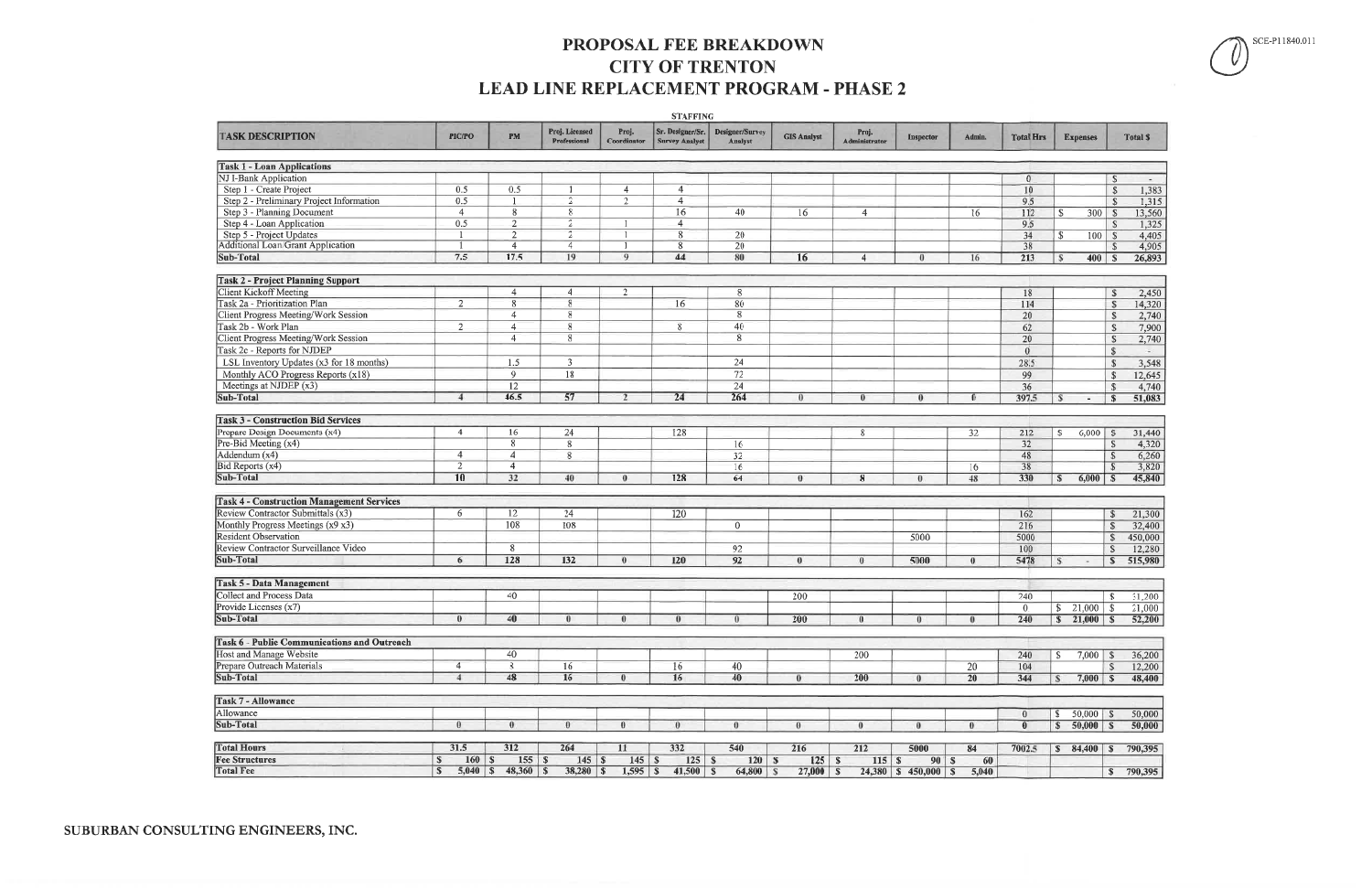### **Fee Proposal**

Professional engineering services to perform the scope detailed in Section 3 of the Technical Proposal will be invoiced monthly on a time and materials basis up to a not to exceed fee for the tasks listed. Labor will be invoiced on an hourly rate basis at a rate equal to the employee's actual hourly labor rate times a multiplier of 3.0 for office staff and a multiplier of 2.6 for field staff to cover benefits and overhead and profit. Other direct costs, such as copying, air fare, hotels, will be billed at actual cost (0% markup). If any subconsultants are needed under the allowance, they will be billed with a 15% markup. Mileage for necessary travel will be billed at the U.S. General Services Administration mileage reimbursement rate (presently \$0.58 per mile).

Items that have been added to this cost of work that were not specifically requested by the City of Trenton but CDM Smith feels are necessary to complete the scope of work in Section 3 include:

total of 9 hour days - 8 hours of inspection time,  $\boldsymbol{\gamma}$ hour to finalize reports) (Task 4)

- " Time to manage customer complaints and follow $up$  (Task 4)
- Setting up electronic right-of-entry agreements for improved response time of customers (Task 6)
- Time for data management outside of Phase 2 construction activities including TWW's emergency replacements, meter inspections, TWW's inspections through the Collector App and customerprovided information and photographs. The data management task spans the entire program. (Task  $5)$

CDM Smith proposes to perform the scope of services for the amounts identified below. Modifications to the scope and fee will require authorization by the City of Trenton. See next page for Fee Proposal details.

An additional 1 hour per day for each inspector to review and finalize their inspection reports (for a

 $\cup$ 

| <b>TASK</b>                                         | <b>FEE</b>  |
|-----------------------------------------------------|-------------|
| TASK 1 - LOAN APPLICATIONS                          | \$44,261    |
| TASK 2 - PROJECT PLANNING SUPPORT                   | \$91.130    |
| TASK 3 - CONSTRUCTION BID SERVICES (PHASES 2 AND 3) | \$114,046   |
| TASK 4 - CONSTRUCTION MANAGEMENT SERVICES (PHASE 2) | \$1,083,837 |
| TASK 5 - DATA MANAGEMENT (PHASE 2)                  | \$229,250   |
| TASK 6 - PUBLIC COMMUNICATIONS AND OUTREACH         | \$87,200    |
| TASK 7 - ALLOWANCE                                  | \$50,000    |
| <b>PROPOSAL FEE \$1,699,724</b>                     |             |

Detailed cost breakdowns for these tasks may be found in the Fee Schedule spreadsheet that follows.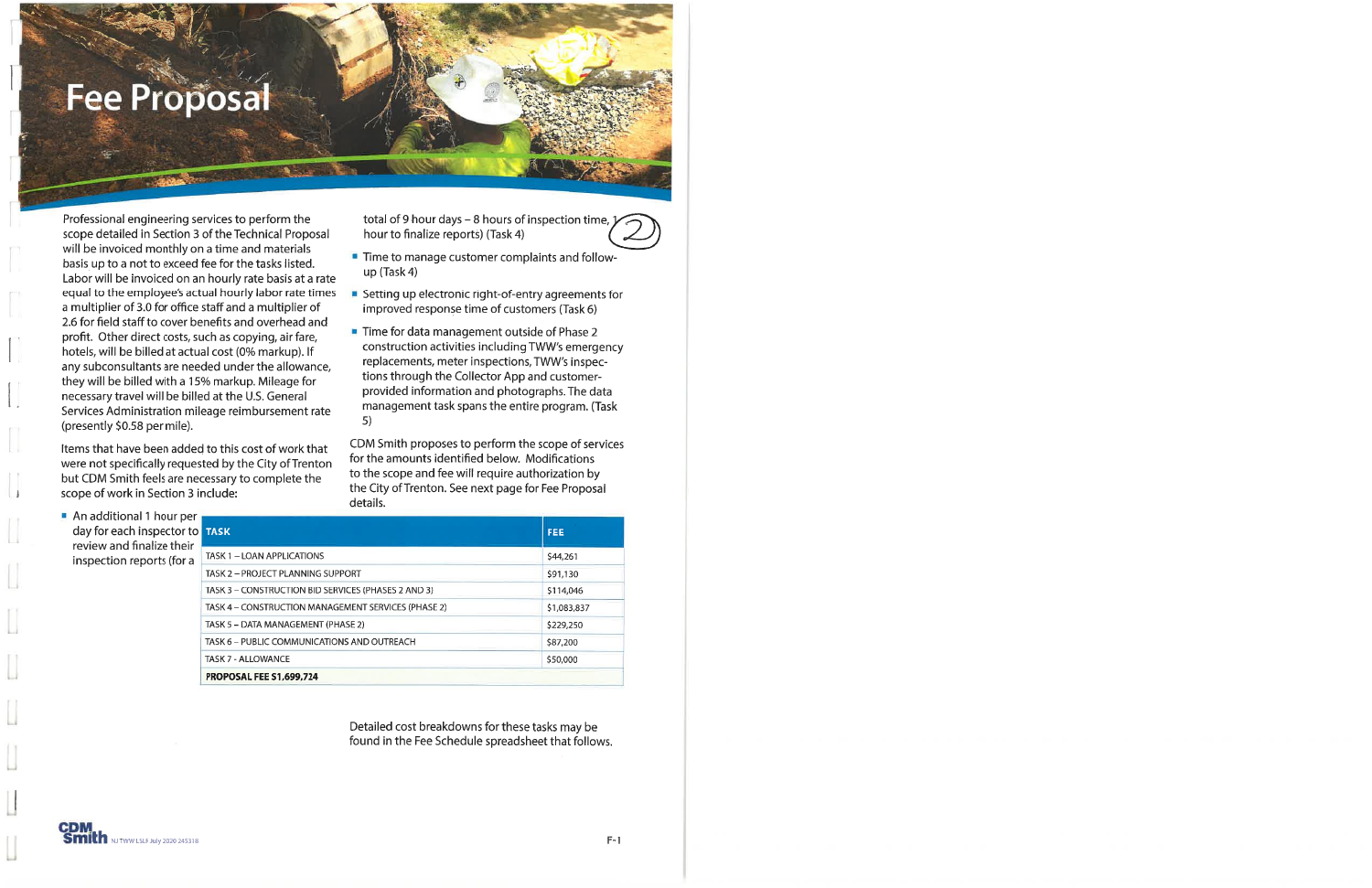### City of Trenton / Trenton Water Works<br>Engineering and Consulting Services for the Lead Line<br>Replacement Program – Phase 2

| <b>Task Description</b><br>Hourly Rate:   \$             | Project<br><b>Director</b><br>260 | Project<br><b>Manager</b><br>238<br>-S | 291<br>$\mathbf{s}$ | Engineer IX   Engineer VIII   Engineer IV<br><b>S</b> | $137$ \$ | <b>Engineer III</b><br>$113$ $\overline{\phantom{1}}$ \$ | Engineer I<br>$92$ $\sqrt{5}$ | <b>GIS Tech</b><br>$122$ \ \$ | Communications/<br><b>Web Design</b><br>$123$ $\sqrt{5}$ | Admin<br>$103$ \$ | <b>RPR</b><br>100 | Outside<br>Professionals       | <b>ODCs</b>         |              | <b>Labor Totals</b>         | <b>Total Cost</b> |
|----------------------------------------------------------|-----------------------------------|----------------------------------------|---------------------|-------------------------------------------------------|----------|----------------------------------------------------------|-------------------------------|-------------------------------|----------------------------------------------------------|-------------------|-------------------|--------------------------------|---------------------|--------------|-----------------------------|-------------------|
|                                                          | <b>Hours</b>                      | Hours                                  | <b>Hours</b>        | <b>Hours</b>                                          | Hours    | Hours                                                    | <b>Hours</b>                  | Hours                         | <b>Hours</b>                                             | Hours             | <b>Hours</b>      | <b>Dollars</b>                 | <b>Dollars</b>      | <b>Hours</b> | <b>Dollars</b>              |                   |
| Task 1 - Loan Applications                               | 32                                | 50                                     |                     | 30                                                    | 40       | 20                                                       | 30                            | 20                            |                                                          | 32                |                   | <b>s</b><br>٠                  | 450<br>s            | 254          | $43,811$ \$<br>s.           | 44,261            |
| Task 2 - Project Planning Support                        |                                   |                                        |                     |                                                       |          |                                                          |                               |                               |                                                          |                   |                   |                                |                     |              |                             |                   |
| Task 2a - Prioritization Plan                            | $\overline{4}$                    | 56                                     |                     |                                                       | 32       | 20                                                       | 28                            | 100                           |                                                          |                   |                   | S.<br>$\overline{\phantom{a}}$ | 450<br>s.           | 240          | $35,838$ \$<br>\$           | 36,288            |
| Task 2b - Work Plan                                      | 8                                 | 40                                     |                     |                                                       | 38       |                                                          | 24                            | 148                           |                                                          |                   |                   | $\mathbf{s}$<br>$\sim$         | $\mathbf{s}$<br>300 | 258          | $37,141$ \$<br>S.           | 37,441            |
| Task 2c - Reports for NJDEP                              |                                   | 48                                     |                     |                                                       |          |                                                          |                               | 28                            |                                                          | 20                |                   | S.                             | 500<br>s.           | 96           | \$<br>$16,900$ \$           | 17,400            |
| Task 3 - Construction Bid Services (Phases 2 and 3)      | $\boldsymbol{8}$                  | 68                                     | 40                  | 32                                                    | 284      |                                                          | 184                           | 32                            |                                                          | 112               |                   | $\mathbf{\hat{x}}$<br>$\sim$   | 5,000<br>\$         | 760          | $109,046$ \$<br>-S.         | 114,046           |
| Task 4 - Construction Management Services (Phase 2 Only) |                                   | 140                                    | 267                 | 48                                                    | 727      | 1,241                                                    | 618                           | 138                           |                                                          | 416               | 5,268             | s<br>$\sim$                    | 72,225<br>S.        | 8,864        | $1,011,612$ \$<br>s.        | 1,083,837         |
| Task 5 - Data Management (Phase 2)                       |                                   | 150                                    |                     |                                                       | 108      |                                                          |                               | 1,387                         | 48                                                       |                   |                   | $\sim$<br>W.                   | 3,000<br>s          | 1,693        | \$<br>$226,250$ \$          | 229,250           |
| Task 6 - Public Communications and Outreach              |                                   |                                        |                     |                                                       |          |                                                          |                               |                               |                                                          |                   |                   |                                |                     |              |                             |                   |
| Task 6a - Website Management                             | 16                                | 48                                     |                     |                                                       |          |                                                          |                               | 80                            | 152                                                      | 8                 |                   | s<br>$\sim$                    | 2,000<br>- \$       | 304          | $44,857$ \$<br>S.           | 46,857            |
| Task 6b - Outreach                                       |                                   | 64                                     |                     |                                                       |          |                                                          |                               |                               | 180                                                      | 8                 |                   | $\mathbf{s}$<br>$\sim$         | 2,200<br>$\sqrt{S}$ | 252          | $\mathbb{S}$<br>$38,143$ \$ | 40,343            |
| Task 7 - Allowance                                       |                                   |                                        |                     |                                                       |          |                                                          |                               |                               |                                                          |                   |                   | $\sim$                         | 50,000<br>l Si      | $\mathbf{0}$ | S.<br>$\sim$                | 50,000<br>\$.     |
|                                                          |                                   |                                        |                     |                                                       |          |                                                          |                               |                               |                                                          |                   |                   |                                |                     |              |                             |                   |
| <b>TOTAL PROPOSAL HOURS AND FEE</b>                      | 68                                | 664                                    | 307                 | 110                                                   | 1,229    | 1,281                                                    | 884                           | 1,933                         | 380                                                      | 596               | 5,268             | l Si<br>$\sim$                 | 136,125<br>∣\$.     | 12,721       | $1,563,599$ \$<br>s.        | 1,699,724         |

F

ü.

m

r

 $r^{-1}$ 

 $\prod_{i=1}^{n}$ 

 $\prod_{i=1}^{n}$ 

 $\begin{bmatrix} \cdot \\ \cdot \end{bmatrix}_i$ 

 $\begin{array}{c} \rule{0pt}{2ex} \rule{0pt}{2ex} \rule{0pt}{2ex} \rule{0pt}{2ex} \rule{0pt}{2ex} \rule{0pt}{2ex} \rule{0pt}{2ex} \rule{0pt}{2ex} \rule{0pt}{2ex} \rule{0pt}{2ex} \rule{0pt}{2ex} \rule{0pt}{2ex} \rule{0pt}{2ex} \rule{0pt}{2ex} \rule{0pt}{2ex} \rule{0pt}{2ex} \rule{0pt}{2ex} \rule{0pt}{2ex} \rule{0pt}{2ex} \rule{0pt}{2ex} \rule{0pt}{2ex} \rule{0pt}{2ex} \rule{0pt}{2ex} \rule{0pt}{$ 

 $\hfill\Box$ 

 $\begin{bmatrix} 1 \\ 0 \\ 0 \end{bmatrix}$ 

 $\begin{bmatrix} \phantom{-} \end{bmatrix}$ 

 $\begin{bmatrix} 1 \\ 1 \end{bmatrix}$ 

 $\begin{tabular}{|c|c|} \hline \quad \quad & \quad \quad & \quad \quad \\ \hline \quad \quad & \quad \quad & \quad \quad \\ \hline \end{tabular}$ 

 $\mathop{\Box}$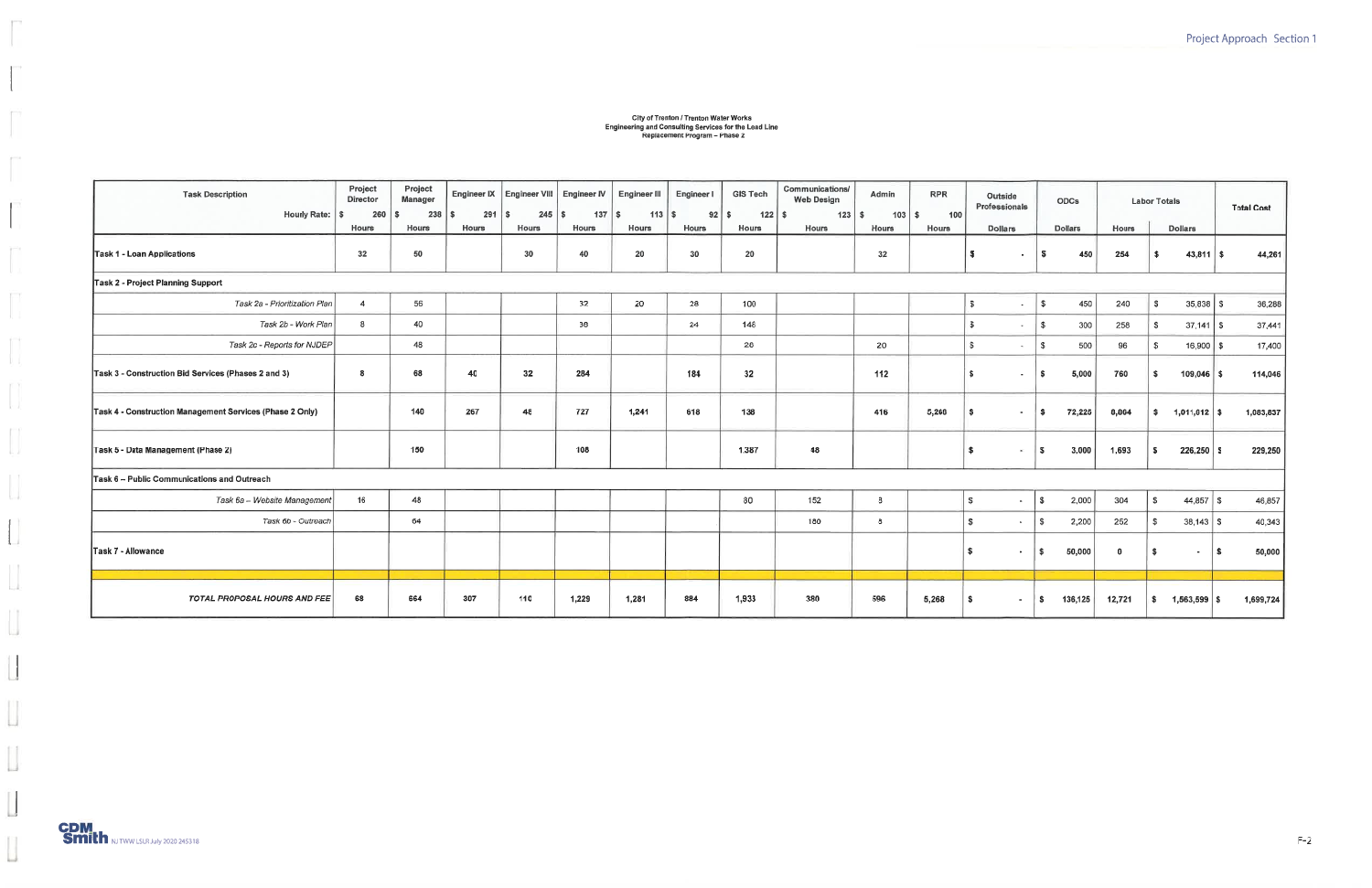## **Fee table**

 $\perp$ 

 $\Box$ 

 $\prod_{i=1}^n$ 

Ł

L

 $\overline{\phantom{a}}$ 

 $\overline{\phantom{a}}$ 

 $\begin{array}{c} \hline \end{array}$ 

IJ

 $\overline{\phantom{a}}$ 

| <b>Task</b>                                 | <b>Proposed fee</b> |
|---------------------------------------------|---------------------|
| Task 1 - Loan applications                  | \$61,124            |
| Task 2 - Project planning support           | \$223,536           |
| Task 3 – Construction bid services          | \$139,772           |
| Task 4 – Construction management services   | \$1,010,016         |
| Task 5 - Data management                    | \$247,700           |
| Task 6 - Public communications and outreach | \$85,408            |
| Task 7 – Allowance                          | \$50,000            |
| Total                                       | \$1,817,556         |

Note: Refer to the attached breakdown of costs for the various tasks.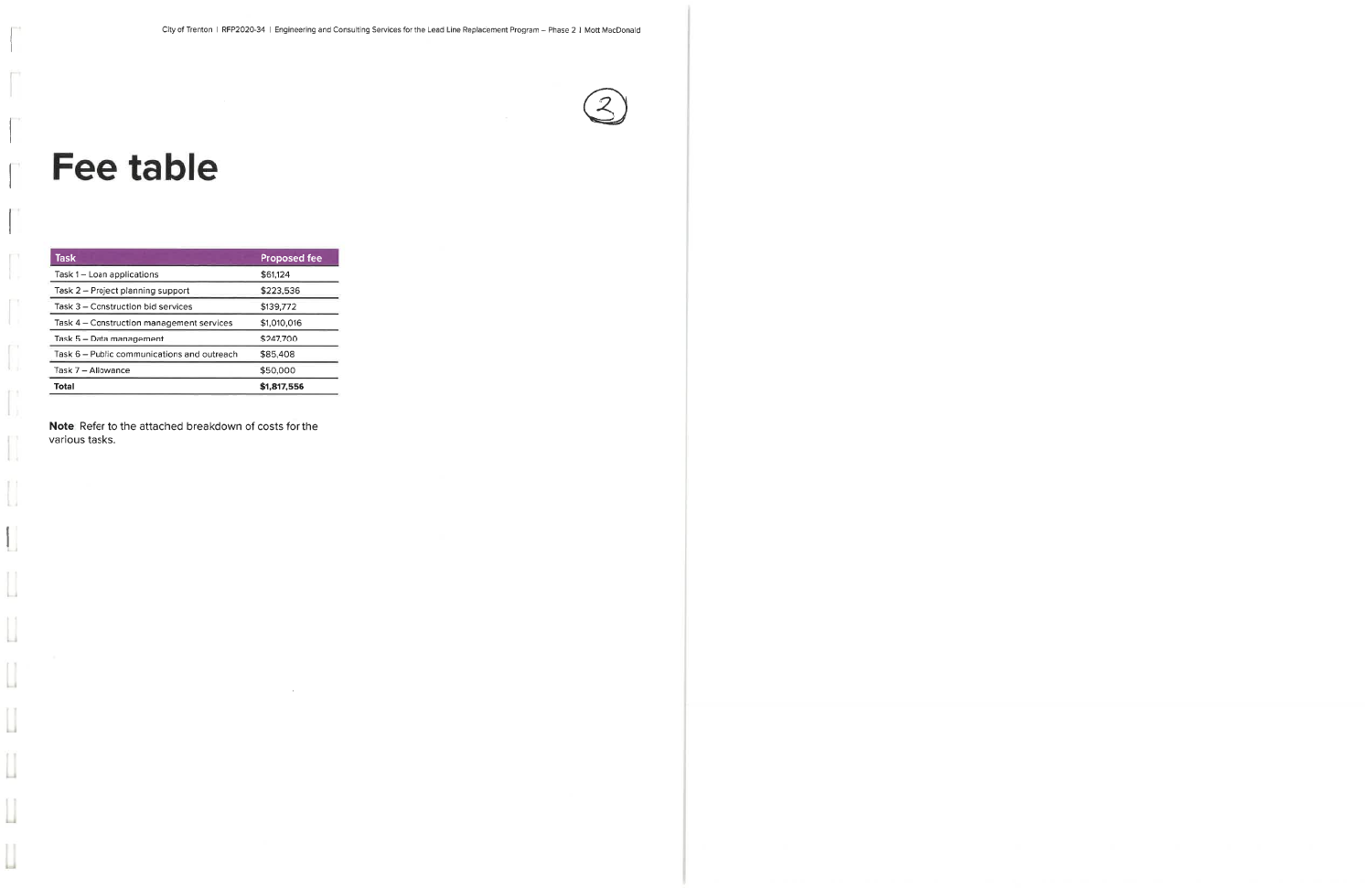Project: Trenton Water Works - Lead Service Line Replacement Engineering Services<br><u>[Labor Summary Totals</u>

 $\int_0^{\infty}$ 

 $\int_0^{\pi}$ 

 $\overline{\phantom{a}}$ 

TT

 $\mathbb{R}^{n\times n}$ ÷.

 $\mathbf{I}$ 

 $\prod_{i=1}^n$ 

 $\Big\vert\Big\vert_{\rm J}^{\eta}$ 

 $\begin{array}{c} \hline \end{array}$ 

 $\overline{\mathcal{L}}$ 

| <b>Lawvi vullilla   Vlais</b>             |              |                        |                 |         |                 |                 |                       |           |         |          |                    |                  |         |         |                      |
|-------------------------------------------|--------------|------------------------|-----------------|---------|-----------------|-----------------|-----------------------|-----------|---------|----------|--------------------|------------------|---------|---------|----------------------|
| itle/Grade:                               |              | Principal  Prog. Mgr.  | Dep. PM         | Funding | <b>Planning</b> |                 | Bid Docs. Const. Mgr. |           | 95<br>G |          | GIS/IT GIS Support | Outreach         | Eng     | Eng     | Advisor              |
| ame:                                      | Wujek,       | DeStefano <sup>1</sup> | Horsford        | Farley  | Oton            | Al Fahham'      | Goldfine              | nspectors | Chapman | Sr. Tech | Tech.              | <b>Task Lead</b> | Support | Support | rlCartni<br>Stanley. |
| ask 1 - Loan Applications (Phases 2 & 3)  |              | 62                     | \$              | 20      |                 |                 |                       |           |         |          |                    |                  |         |         |                      |
| ask 2 - Project Planning Support          | $\mathbf{S}$ | 156                    | $\overline{20}$ |         | 144             | 8               |                       |           |         | 372      |                    |                  | ۶       |         | $\overline{\alpha}$  |
| ask 3 - Const. Bid Services (Phase 2 & 3) | æ            | ट्व                    | 194             |         |                 | 492             |                       |           |         |          |                    |                  |         |         |                      |
| ask 4 - Const. Mgt. (Phase 2)             | ₽            | 200                    | 552             | Ć       |                 |                 | 2308                  | 5160      |         |          | ģ                  |                  |         |         | ౫                    |
| Fask 5 - Data Mgt. (Phase 2)              | ఇ            | 8                      | 132             |         |                 |                 |                       |           | S       | 724      | ξ                  |                  |         |         |                      |
| ask 6 - Public Communications & Outreach  | ٩ć           |                        | B               | ć       |                 |                 |                       |           |         | æ        |                    | 60               |         | 100     |                      |
| ask 7 - Allowance                         |              |                        |                 |         |                 |                 |                       |           |         |          |                    |                  |         |         |                      |
| otal Hours:                               | Z            | 594                    | 1174            | ខ       | 44              | $\overline{52}$ | 2308                  | 5160      | 56      | 1184     | g                  | 160              | 216     | 9       |                      |
| otal Labor Fee:                           | $64,800$   9 | 160,380                | 231,396         | 16,200  | 34,560          | 60.720          | 265.420               | 505.680   | 12.600  | 178.040  | 84.000             | \$29,600         | 22,680  | 21,700  | 188                  |
|                                           |              |                        |                 |         |                 |                 |                       |           |         |          |                    |                  |         |         |                      |

| Direct Expenses        |                                | <b>Loaded Cost</b> |           |                   | Task Totals (Direct Expe |        |
|------------------------|--------------------------------|--------------------|-----------|-------------------|--------------------------|--------|
| Code                   | Description                    |                    |           | Task <sup>-</sup> |                          | Task 2 |
| COCAR                  | Company Car Costs              |                    |           |                   |                          |        |
| EXLAB                  | Subconsultants                 |                    | 9,900     |                   |                          |        |
|                        |                                |                    |           |                   |                          |        |
| Subconsultant Subtotal |                                |                    | 9.900     |                   |                          |        |
| <b>GENRL</b>           | General                        |                    | 93,000    |                   | 2000                     |        |
| <b>HOTEL</b>           | Accomodation/Hotel             |                    | 5.000     |                   |                          |        |
| <b>SUBSI</b>           | Subsistence                    |                    | 10,000    |                   |                          |        |
| ELEP<br>E              | Telephone                      |                    |           |                   |                          |        |
|                        | oaded Direct Expenses Subtotal |                    | 117,900   |                   | 2000                     | ₽      |
| caded Labor            |                                |                    | ,699,656  |                   | 59,124                   | 222,53 |
| Grand Total Fee        |                                |                    | 1,817,556 |                   | 61.124                   | 223.5  |

 $\sim$ 

|                   |                                                          |      |      |       |       |      |       |         | 50,000 Task Totals        |
|-------------------|----------------------------------------------------------|------|------|-------|-------|------|-------|---------|---------------------------|
|                   |                                                          |      |      |       |       |      |       |         |                           |
|                   |                                                          | 9900 | 9900 | 8     |       |      | 10900 | 74,508  | 85,408                    |
|                   |                                                          |      |      | 2000  |       |      | 2000  | 245,700 | 247,700                   |
|                   |                                                          |      |      | 35000 | 5000  | 0000 | 50000 |         | \$ 139,772 \$1,010,016 \$ |
|                   |                                                          |      |      | 2000  |       |      | 2000  |         |                           |
|                   |                                                          |      |      | goo   |       |      | 800   | 222,536 | 223,536                   |
| Task <sub>1</sub> |                                                          |      |      | 2000  |       |      | 2000  | 59,124  | 61.124                    |
|                   | Task 7<br>Task 6<br>Task 5<br>Task 4<br>Task 3<br>Task 2 |      |      |       | 50000 |      |       | 50000   | $$137,772$ $$960,016$ $$$ |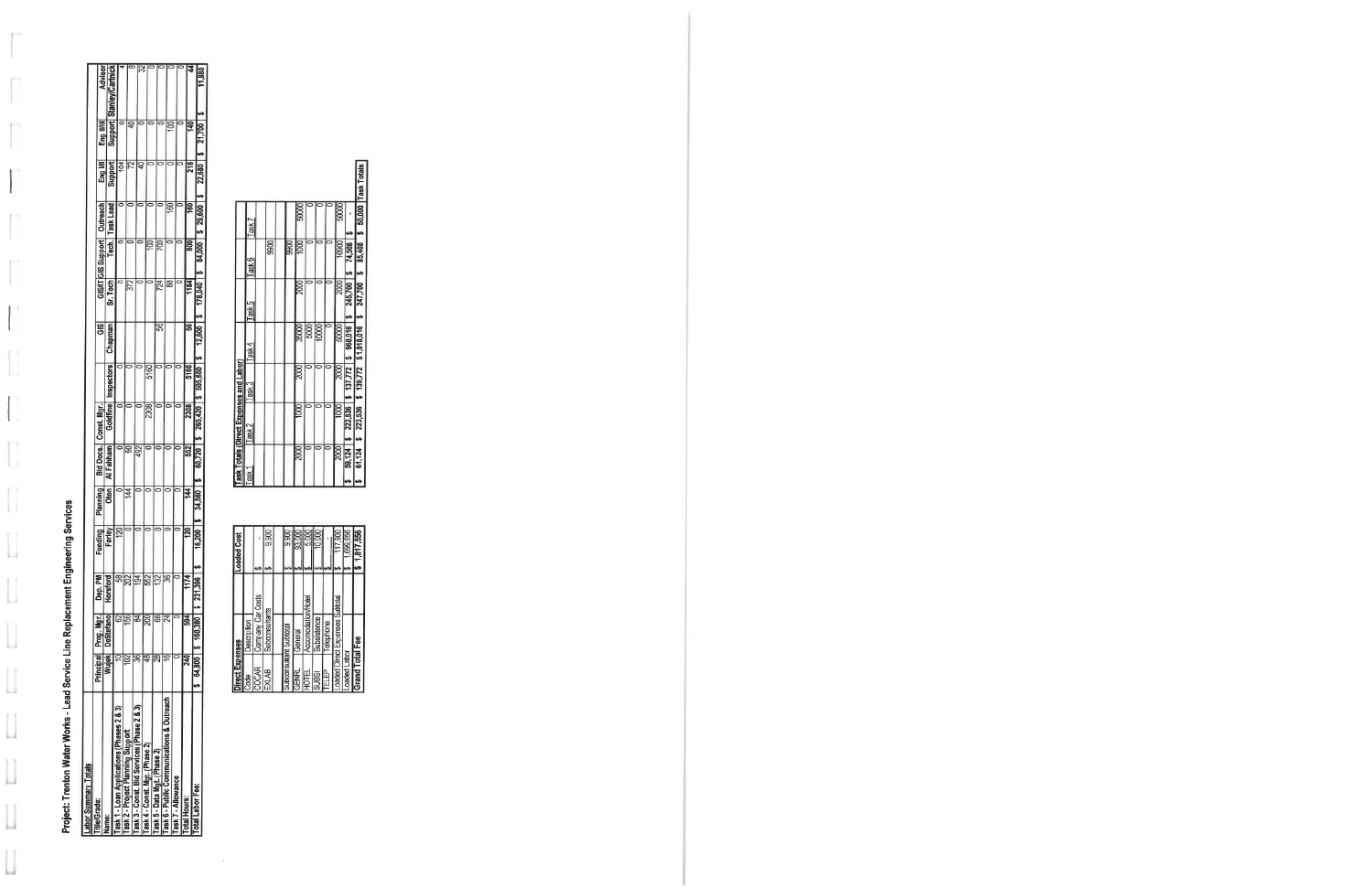1

M

 $\mathbf{1}$ 

-L.

 $\mathbf{I}$ d.

 $\begin{bmatrix} \phantom{-} \end{bmatrix}$ 

 $\begin{array}{c} \hline \end{array}$ 

 $\overline{\phantom{a}}$ 

Ц

 $\overline{\phantom{a}}$ 

 $\mathop{\Box}$ 

 $\overline{\phantom{a}}$ 

 $\prod_{\alpha\in\Delta}$ 

### 2020 Hourly Rate Table

| Sr. Project Engineer / Sr. Project Manager /                                               |
|--------------------------------------------------------------------------------------------|
|                                                                                            |
|                                                                                            |
|                                                                                            |
|                                                                                            |
| Project Engineer / Engineer IV / Project Architect / Architect IV /                        |
|                                                                                            |
| Project Geologist / Geologist IV / Project Scientist / Scientist IV. \$ 110.00 to \$172.00 |
|                                                                                            |
|                                                                                            |
|                                                                                            |
|                                                                                            |
|                                                                                            |
|                                                                                            |
|                                                                                            |
|                                                                                            |
|                                                                                            |

\* Hourly rates for special consultations and services in conjunction with litigation are available on request.

#### **EXPENSES**

| 1per IRS standard mileage rate (rate as of January 1, 2020 is shown - subject to change) |  |
|------------------------------------------------------------------------------------------|--|

Invoices are payable within 30 days of invoice date.<br>Delinquent bills are subject to finance charges of 1.5% per month.<br>The client shall pay attorney fees, court costs, and related expenses incurred in the collection of de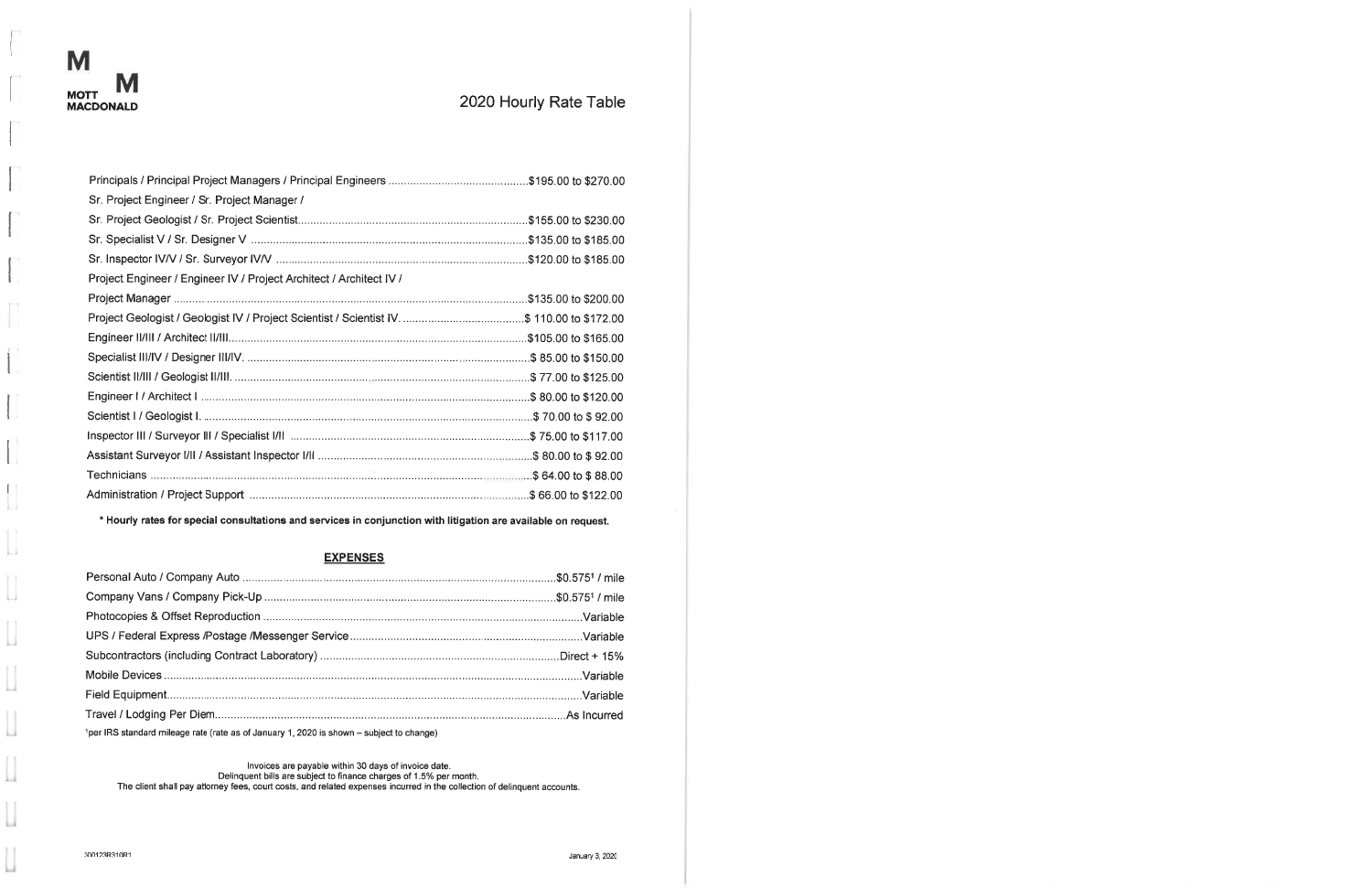| <b>Final Totals</b>                                 | 7,559.00 | 388,740.85 | 1,187,626.00 |
|-----------------------------------------------------|----------|------------|--------------|
|                                                     |          |            |              |
| <b>Total</b>                                        | 7,559.00 | 388,740.85 | 1,187,626.00 |
| Total for Task 7 - Allowance                        |          | 50,000.00  | 50,000.00    |
| Consultant                                          |          |            |              |
| Reimbursable Expenses                               |          | 50,000.00  | 50,000.00    |
| Reimbursables                                       |          |            |              |
| Expense                                             |          | 50,000.00  | 50,000.00    |
| Labor                                               |          |            |              |
| Task 7 - Allowance                                  |          |            |              |
| Total for Task 6b - Outreach                        | 290.00   | 12,420.60  | 39,790.00    |
| Consultant                                          |          |            |              |
| Expense                                             |          |            |              |
| Zelinsky, Kevin                                     | 4.00     | 272.12     | 620.00       |
| Meyer, Carl                                         | 40.00    | 1,240.00   | 4,400.00     |
| Marques, Timothy                                    | 70.00    | 3,129.70   | 9,660.00     |
| Kramer, Kristin                                     | 60.00    | 2,106.00   | 8,280.00     |
| Gross, Christopher                                  | 90.00    | 3,547.80   | 12,150.00    |
| Cuthbert, Stephanie                                 | 26.00    | 2.124.98   | 4,680.00     |
| Labor                                               | 290.00   | 12,420.60  | 39,790.00    |
| Task 6b - Outreach                                  |          |            |              |
| Total for Task 6a - Website Management              | 340.00   | 12,889.62  | 72,090.00    |
| Consultant                                          |          |            |              |
| Communication expense - Stokes Creative<br>Group ** |          |            | 25,000.00 ** |
| Reimbursables                                       |          |            |              |
| Expense                                             |          |            | 25,000.00    |
| Zelinsky, Kevin                                     | 4.00     | 272.12     | 620.00       |
| Snyder, Ethan                                       | 56.00    | 1,204.00   | 6,720.00     |
| Marques, Timothy                                    | 60.00    | 2,682.60   | 8,280.00     |
| Kramer, Kristin                                     | 90.00    | 3,159.00   | 12,420.00    |
| Gross, Christopher                                  | 40.00    | 1,576.80   | 5,400.00     |
| Cuthbert, Stephanie                                 | 15.00    | 1,225.95   | 2,700.00     |
| Bermingham, Joanna                                  | 45.00    | 2,055.15   | 7,650.00     |
| Abrams, Leigh                                       | 30.00    | 714.00     | 3,300.00     |
| Labor                                               | 340.00   | 12,889.62  | 47,090.00    |
| Task 6a - Website Management                        |          |            |              |

\*\* - An allowance has been provided for Stokes Creative Group for support on Task 6 services. RVE offers a deduct in the amount of \$25,000 in the event of not utilizing Stokes CG support services for this project.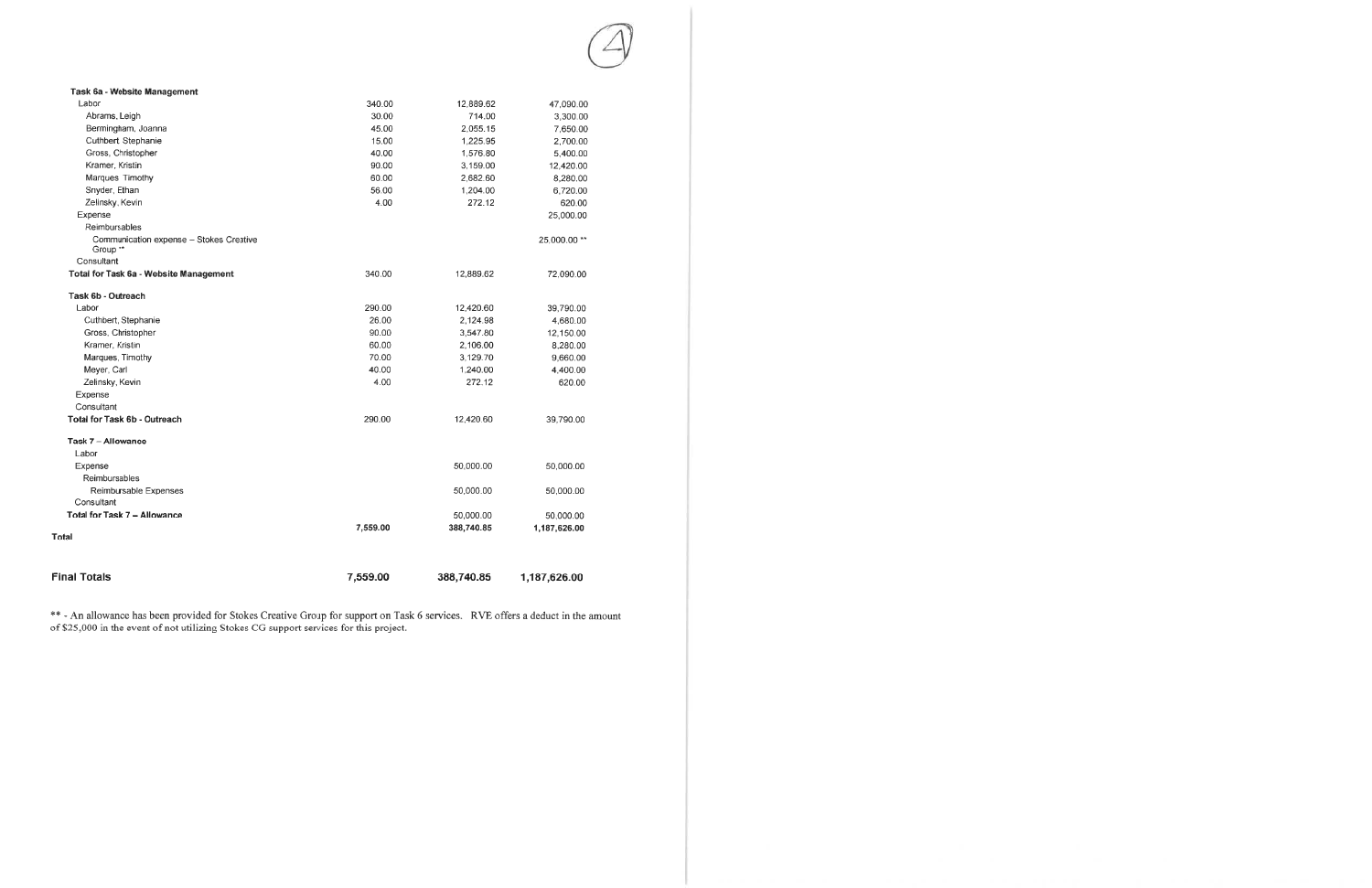### Lead Service Line Replacement Program - Phase 2



 $\overline{\phantom{0}}$ 

|                                                                            | Planned      | Planned    | Planned      |  |
|----------------------------------------------------------------------------|--------------|------------|--------------|--|
| Trenton - Lead Service Line Replacements - Phase 2                         | <b>Hours</b> | Cost       | Revenue      |  |
|                                                                            |              |            |              |  |
| Trenton - Lead Service Line Replacements - Phase 2                         | 7.559.00     | 288,740.85 |              |  |
| Labor                                                                      |              |            | 1,057,626.00 |  |
| Expense                                                                    |              | 100,000.00 | 130,000.00   |  |
| Consultant                                                                 | 7,559.00     |            |              |  |
| <b>Total for Trenton - Lead Service Line</b><br>Replacements - Phase 2 & 3 |              | 388,740.85 | 1,187,626.00 |  |
| Task 1 - Loan Applications for Phase 2 & 3                                 |              |            |              |  |
| Labor                                                                      | 173.00       | 9,578.13   | 27,472.00    |  |
| Cuthbert, Stephanie                                                        | 5.00         | 408.65     | 900.00       |  |
| Gross, Christopher                                                         | 16.00        | 630.72     | 2,160.00     |  |
| Kelley, Paul                                                               | 90.00        | 6,144.30   | 15,750.00    |  |
| Kramer, Kristin                                                            | 60.00        | 2,106.00   | 8,280.00     |  |
| Yoder, Dennis                                                              | 2.00         | 288.46     | 382.00       |  |
| Total for Task 1 - Loan Applications for Phase 2<br>& 3                    | 173.00       | 9,578.13   | 27,472.00    |  |
| <b>Task 2a - Prioritization Plan</b>                                       |              |            |              |  |
| Labor                                                                      | 192.00       | 8.769.36   | 28,640.00    |  |
| Bermingham, Joanna                                                         | 30.00        | 1,370.10   | 5,100.00     |  |
| Cuthbert, Stephanie                                                        | 12.00        | 980.76     | 2,160.00     |  |
| Gross, Christopher                                                         | 20.00        | 788.40     | 2,700.00     |  |
| Hubal, Mark                                                                | 20.00        | 1,480.80   | 3,500.00     |  |
| Kramer, Kristin                                                            | 80.00        | 2,808.00   | 11,040.00    |  |
| Marques, Timothy                                                           | 30.00        | 1,341.30   | 4,140.00     |  |
| Total for Task 2a - Prioritization Plan                                    | 192.00       | 8,769.36   | 28,640.00    |  |
| Task 2b - Work Plan - Phase 2 & 3                                          |              |            |              |  |
| Labor                                                                      | 311.00       | 14,159.92  | 45,897.00    |  |
| Abrams, Leigh                                                              | 12.00        | 285.60     | 1,320.00     |  |
| Bermingham, Joanna                                                         | 60.00        | 2,740.20   | 10,200.00    |  |
| Cuthbert, Stephanie                                                        | 20.00        | 1,634.60   | 3,600.00     |  |
| Gross, Christopher                                                         | 25.00        | 985.50     | 3,375.00     |  |
| Hubal, Mark                                                                | 24.00        | 1,776.96   | 4,200.00     |  |
| Kramer, Kristin                                                            | 100.00       | 3,510.00   | 13,800.00    |  |
| Marques, Timothy                                                           | 60.00        | 2,682.60   | 8,280.00     |  |
| Meyer, Carl                                                                | 4.00         | 124.00     | 440.00       |  |
| Rodgers, Gail                                                              | 4.00         | 132.00     | 300.00       |  |
| Yoder, Dennis                                                              | 2.00         | 288.46     | 382.00       |  |
| Total for Task 2b - Work Plan - Phase 2 & 3                                | 311.00       | 14.159.92  | 45.897.00    |  |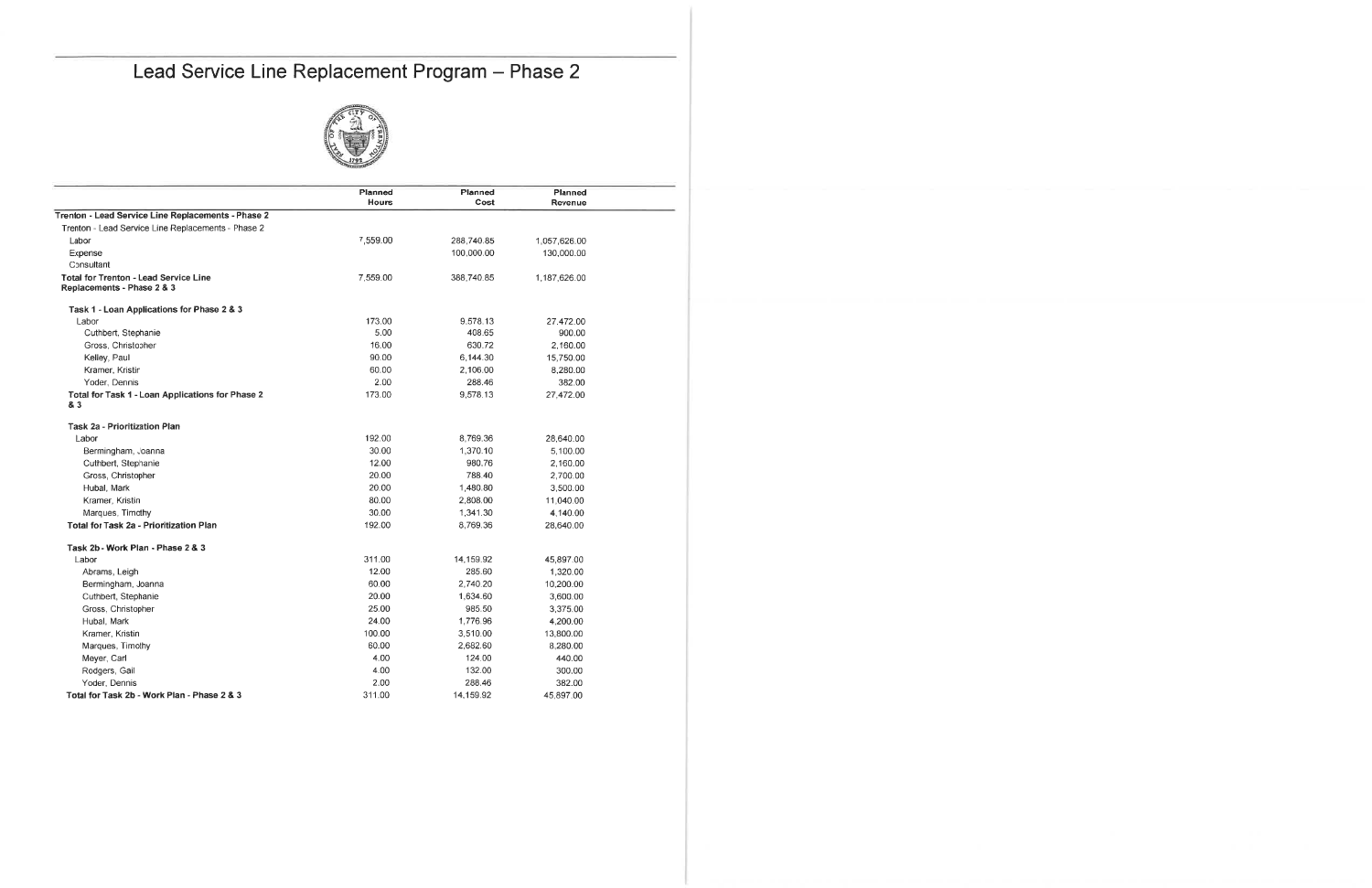| Task 2c - Reports to NJDEP including Meetings                                   |          |            |            |
|---------------------------------------------------------------------------------|----------|------------|------------|
| Labor                                                                           | 92.00    | 4,845.99   | 14,312.00  |
| Bermingham, Joanna                                                              | 15.00    | 685.05     | 2,550.00   |
| Cuthbert, Stephanie                                                             | 12.00    | 980.76     | 2,160.00   |
| Hubal, Mark                                                                     | 18.00    | 1,332.72   | 3,150.00   |
| Kramer, Kristin                                                                 | 40.00    | 1,404.00   | 5,520.00   |
| Meyer, Carl                                                                     | 5.00     | 155.00     | 550.00     |
| Yoder, Dennis                                                                   | 2.00     | 288.46     | 382.00     |
| Total for Task 2c - Reports to NJDEP including                                  | 92.00    | 4,845.99   | 14,312.00  |
| <b>Meetings</b>                                                                 |          |            |            |
| Task 3 - Construction Bid Services - Phase 2 & 3                                |          |            |            |
| Labor                                                                           | 186.00   | 9,168.28   | 26,930.00  |
| Bermingham, Joanna                                                              | 24.00    | 1,096.08   | 4,080.00   |
| Cuthbert, Stephanie                                                             | 20.00    | 1,634.60   | 3,600.00   |
| Hubal, Mark                                                                     | 30.00    | 2,221.20   | 5,250.00   |
| Kramer, Kristin                                                                 | 40.00    | 1,404.00   | 5,520.00   |
| Marques, Timothy                                                                | 40.00    | 1,788.40   | 5,520.00   |
|                                                                                 | 16.00    | 496.00     |            |
| Meyer, Carl                                                                     | 16.00    | 528.00     | 1,760.00   |
| Rodgers, Gail                                                                   |          |            | 1,200.00   |
| Expense                                                                         |          |            |            |
| Consultant                                                                      |          |            |            |
| <b>Total for Task 3 - Construction Bid Services -</b><br><b>Phase 2 &amp; 3</b> | 186.00   | 9,168.28   | 26,930.00  |
|                                                                                 |          |            |            |
| Task 4 - Construction Management Services - Phase 2                             |          |            |            |
| Labor                                                                           | 5,610.00 | 202,901.05 | 779,675.00 |
| Abrams, Leigh                                                                   | 120.00   | 2,856.00   | 13,200.00  |
| Cuthbert, Stephanie                                                             | 75.00    | 6,129.75   | 13,500.00  |
| Hubal, Mark                                                                     | 145.00   | 10,735.80  | 25,375.00  |
| Kennedy, Joshua                                                                 | 1,600.00 | 48,800.00  | 216,000.00 |
| Marques, Timothy                                                                | 450.00   | 20,119.50  | 62,100.00  |
| Nauha, Gregory                                                                  | 1,600.00 | 44,000.00  | 216,000.00 |
| Parent, Gabriel                                                                 | 1,600.00 | 69,600.00  | 232,000.00 |
| Rodgers, Gail                                                                   | 20.00    | 660.00     | 1,500.00   |
| Expense                                                                         |          | 50,000.00  | 55,000.00  |
| Reimbursables                                                                   |          |            |            |
| Mileage                                                                         |          | 20,000.00  | 20,000.00  |
| Communication expense                                                           |          | 30,000.00  | 35,000.00  |
| <b>Total for Reimbursables</b>                                                  |          | 50.000.00  | 55,000.00  |
| Consultant                                                                      |          |            |            |
| <b>Total for Task 4 - Construction Management</b>                               | 5,610.00 | 252,901.05 | 834,675.00 |
| Services - Phase 2                                                              |          |            |            |
| Task 5 - Data Management - Phase 2                                              |          |            |            |
| Labor                                                                           | 365.00   | 14,007.90  | 47,820.00  |
| Abrams, Leigh                                                                   | 20.00    | 476.00     | 2,200.00   |
| Cuthbert, Stephanie                                                             | 16.00    | 1,307.68   | 2,880.00   |
| Gross, Christopher                                                              | 132.00   | 5,203.44   | 17,820.00  |
| Marques, Timothy                                                                | 80.00    | 3,576.80   | 11,040.00  |
| Rodgers, Gail                                                                   | 16.00    | 528.00     | 1,200.00   |
| Snyder, Ethan                                                                   | 85.00    | 1,827.50   | 10,200.00  |
| Zelinsky, Kevin                                                                 | 16.00    | 1,088.48   | 2,480.00   |
| Expense                                                                         |          |            |            |
| Consultant                                                                      |          |            |            |
| Total for Task 5 - Data Management - Phase 2                                    | 365.00   | 14,007.90  | 47,820.00  |
|                                                                                 |          |            |            |